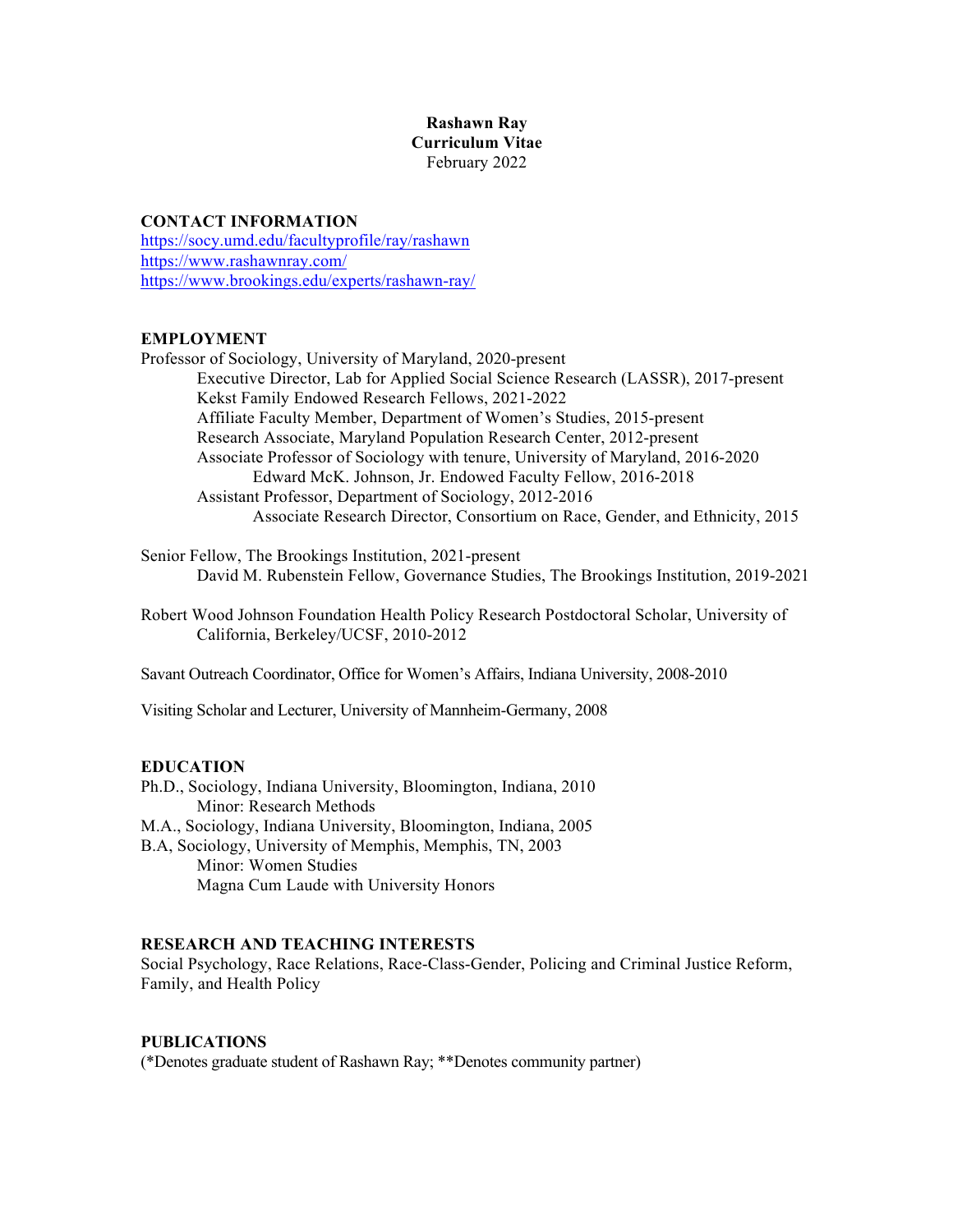**Books**

- **Ray, Rashawn** and Hoda Mahmoudi. 2022. *Systemic Racism in America: Sociological Theory, Education Inequality, and Social Change*. Routledge Press.
- Jackson, Pamela Braboy and **Rashawn Ray**. 2018. *How Families Matter: Simply Complicated Intersections of Race, Gender, and Work. Lexington Books*: Lanham, MD.
- **Ray, Rashawn** (Ed.). 2017. [2010]. *Race and Ethnic Relations in the 21st Century: History, Theory, Institutions, and Policy (Revised First Edition)*. Cognella: San Diego.

# **Articles and Policy Reports**

- Doan, Long, **Rashawn Ray**, Connor Powelson, Genesis Fuentes, Rebecca Shankman, Shaun Genter, Jasmón Bailey. "Using Virtual Reality to Study the Behavioral Manifestations of Bias Among Police." *Proceedings of the National Academy of Sciences of the United States of America*. Revise and Resubmit.
- **Ray, Rashawn**, Melissa Brown, Edward Summers, Samantha Elizondo, Connor Powelson. 2021. "Bystander Intervention on Social Media: Examining Cyberbullying and Reactions to Systemic Racism." The Brookings Institution
- Ray, Rashawn, Andre Perry, David Harshbarger, Samantha Elizondo, and Alexandra Gibbons. 2021. "Homeownership, Racial Segregation, and Policy Solutions to Racial Wealth Equity." The Brookings Institution.
- Doan, Long, **Rashawn Ray**, Connor Powelson\*, Genesis Fuentes\*, Rebecca Shankman, Shaun Genter\*, and Jasmón Bailey. 2021. "Evaluation of a Virtual Reality Simulation Tool for Studying Bias in Police-Civilian Interactions." *Augmented Cognition* HCI 2021: 388-399.
- **Ray, Rashawn** and Clark Neily. 2021. "Police Reform." A Better Parth Forward on Criminal Justice: A Report by the Brookings-AEI Working Group on Criminal Justice Reform." The Brookings Institution.
- **Ray, Rashawn** and Brent Orrell (Eds). 2021. "A Better Path Forward for Criminal Justice: A Report by the Brookings-AEI Working Group on Criminal Justice Reform." The Brookings Institution.
- **Ray, Rashawn**, Jane Fran Morgan, Lydia Wileden, Samantha Elizondo, and Destiny Wiley-Yancy. 2021. "Examining and Addressing COVID-19 Racial Disparities in Detroit." The Brookings Institution
- Sewell, Alyasah Ali, Justin M. Feldman, **Rashawn Ray**, Keon L. Gilbert, Kevin A. Jefferson, and Hedwig Lee. 2020. "The Illness Spillovers of Lethal Policing: Multilevel and Gendered Associations." *Ethnic and Racial Studies*
- **Ray, Rashawn**. 2020. "Restructuring Civilian Payouts for Police Misconduct." *Sociological Forum* 35(3): 806-812.
- Foy, Steven and **Rashawn Ray**. 2019. "Skin in the Game: Colorism and the Subtle Operation of Racial Stereotypes in Men's College Basketball." *American Journal of Sociology* 125(3): 730-785.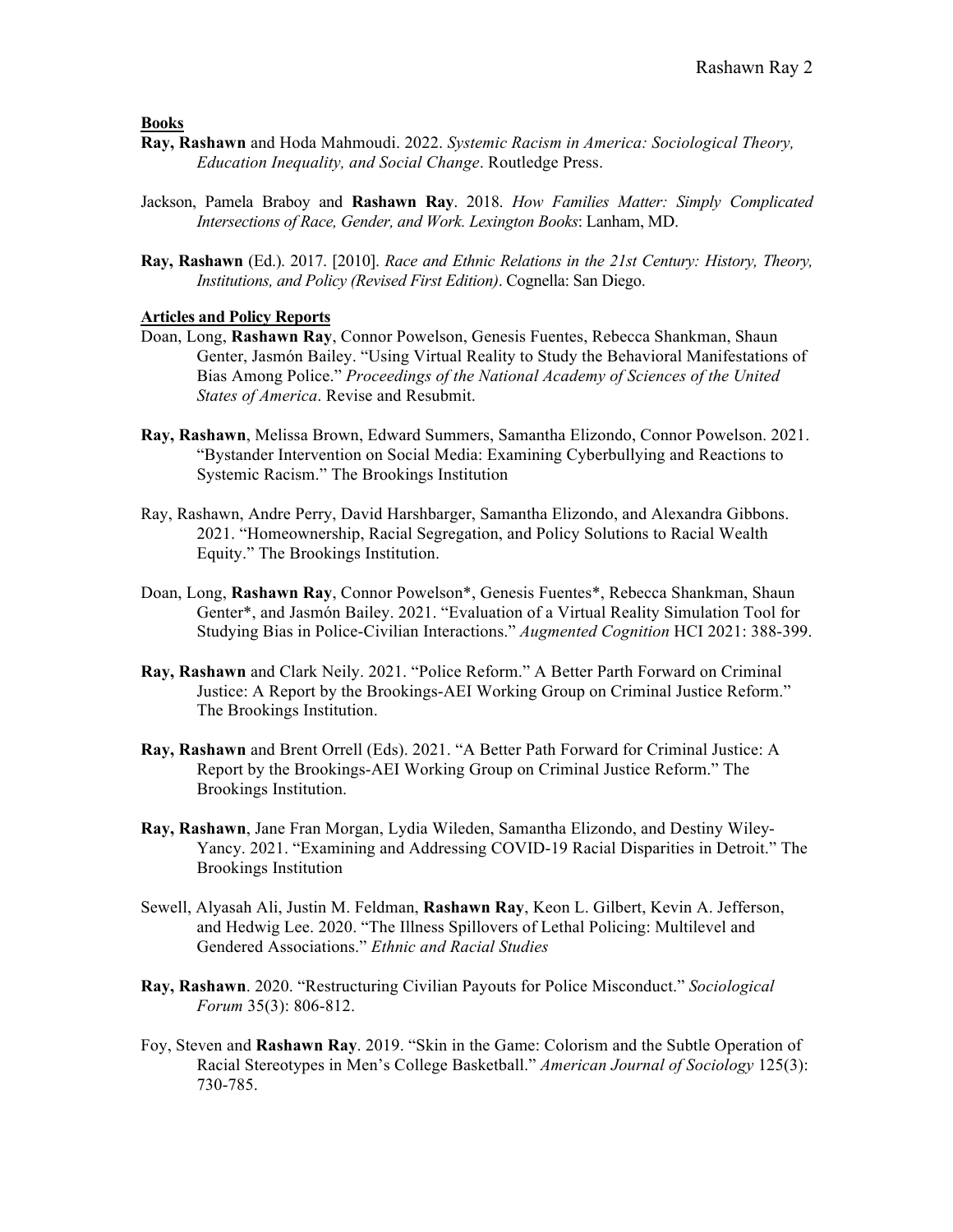- Roberts, Jennifer D., Sandra Mandic, Craig S. Fryer, Micah L. Brachman, and **Rashawn Ray**. 2019. "Between Privilege and Oppression: An Intersectional Analysis of Active Transportation Experiences among Washington D.C. Area Youth." *International Journal of Environmental Research and Public Health.*
- Varpio, Lara, **Rashawn Ray**, Ting Dong, Jeff Hutchinson, and Steven J. Durning. 2018. "Expanding the Conversation on Burnout Through Conceptions of Role Strain and Role Conflict." *Journal of Graduate Medical Education* 10(6): 620-623.
- Roberts, Jennifer, Lindsey Rodkey, **Rashawn Ray**, Brian Saelens. 2018. "Don't Forget about Public Transportation: Analysis of the Association of Active Transportation to School among Washington DC Area Children with Parental Perceived Built Environment Measures." *Journal of Physical Activity and Health*. 15(7): 474-482.
- **Ray, Rashawn**, Kris Marsh, and Connor Powelson\*. 2017. "Can Cameras Stop the Killings? Racial Differences in Perceptions of the Effectiveness of Body-worn Cameras in Police Encounters." *Sociological Forum* 32(S1): 1032-1050.
- Fisher, Dana, Dawn Dow, and **Rashawn Ray**. 2017. "Intersectionality Takes it to the Streets: Mobilizing across Diverse Interests for the Women's March." *Science Advances* 3(9): eaao1390.
- **Ray, Rashawn**, Melissa Brown\*, Ed Summers, Neil Fraistat. 2017. "Ferguson and the Death of Michael Brown on Twitter: #BlackLivesMatter, #TCOT, and the Evolution of Collective Identities." *Ethnic and Racial Studies* 40(11): 1797-1813. (Lead article)
- Brown, Melissa\*, **Rashawn Ray**, Ed Summers, Neil Fraistat. 2017. "#SayHerName: A Case Study of Intersectional Social Media Activism." *Ethnic and Racial Studies* 40(11): 1831- 1846.
- **Ray, Rashawn**, Melissa Brown\*, and Wendy Laybourn\*. 2017 (Special Issue Editors). The Evolution of #BlackLivesMatter on Twitter: Social Movements, Big Data, and Race. *Ethnic and Racial Studies* 40(11): 1795-1796.
- **Ray, Rashawn**. 2017. "Black People Don't Exercise in my Neighborhood: Perceptions of the Built Environment on the Physical Activity of Middle Class Blacks and Whites." *Social Science Research* 66:42-57.
- **Ray, Rashawn**, Abigail A. Sewell, Keon L. Gilbert, and Jennifer Roberts. 2017. "Missed Opportunity? Leveraging Mobile Technology to Reduce Racial Health Disparities." *Journal of Health Politics, Policy, and Law* 42(5): 901-924.
- Fisher-Maltese, Carley, Dana Fisher, and **Rashawn Ray**. 2017. "Can Learning in Informal Settings Mitigate Disadvantage and Promote Urban Sustainability? A Study of School Gardens in Washington DC." *International Review of Education*
- Robert, Jennifer, Lindsey Rodkey, Cortney Grisham, **Rashawn Ray**. 2017. The Influence of Family Dog Ownership and Parental Perceived Built Environment Measures on Children's Physical Activity Within the Washington DC Area." *International Journal of Environmental Research and Public Health.* 14(11): https://doi.org/10.3390/ijerph14111398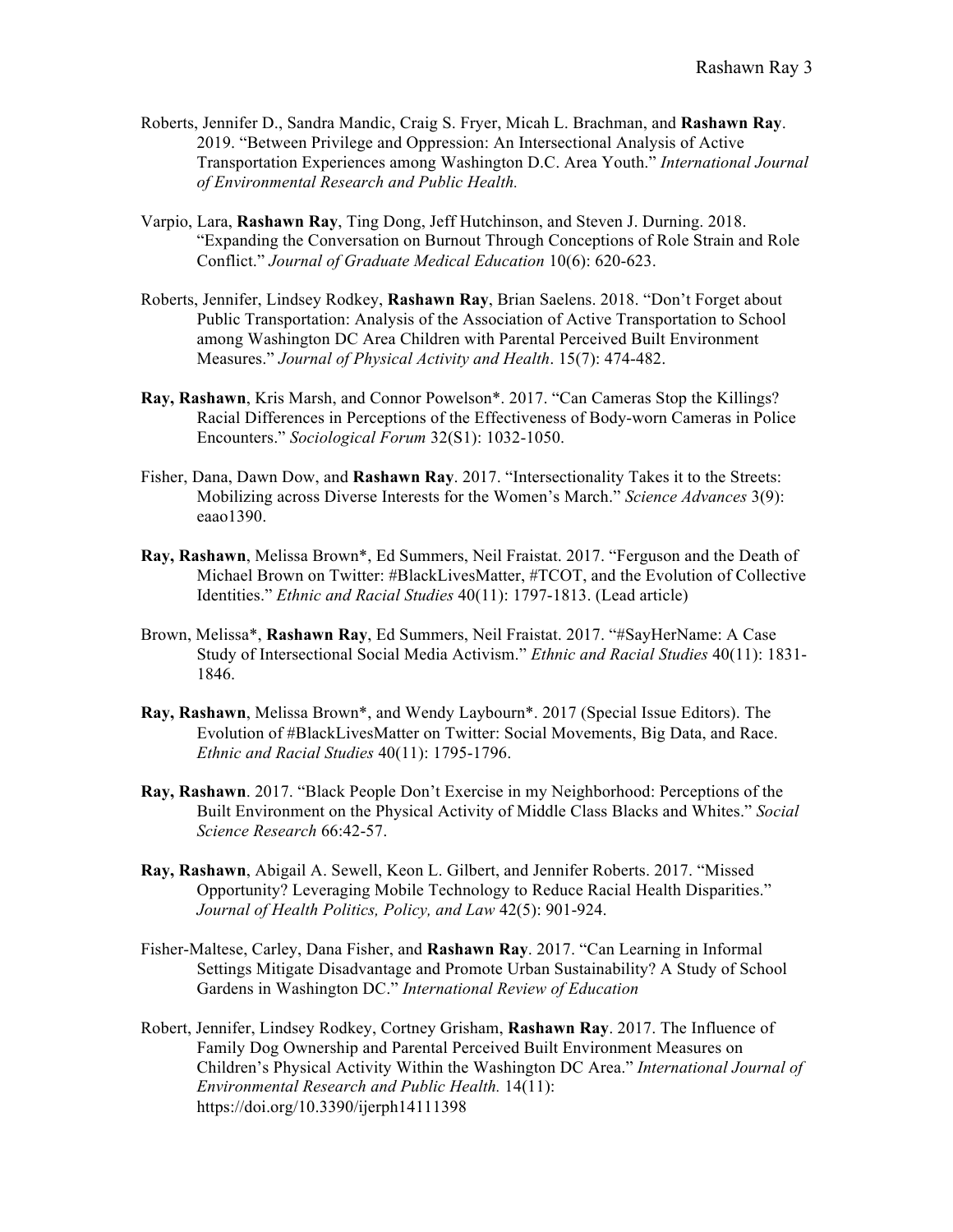- Roberts, Jennifer D., Lindsey Rodkey, **Rashawn Ray**, Brandon Knight, Brian E. Saelens. 2017. "Electronic Media Time and Sedentary Behaviors in Children: Findings from the Built Environment and Active Play Study in the Washington DC Area." *Preventive Medicine Reports*
- **Ray, Rashawn**, Dana Fisher, Carley Fisher-Maltese. 2016. "School Gardens in the City: Does Environmental Equity Help Close the Achievement Gap?" *Du Bois Review* 13(2): 379- 395.
- **Ray, Rashawn**, Keon L. Gilbert, and Abigail A. Sewell. 2016. "Mobile Technology as a Conduit for Reducing Obesity-related Health Disparities." *Issues in Race & Society* 4(1): 98-119.
- Roberts, Jennifer Denise, Brandon Knight, **Rashawn Ray**, and Brian E Saelens. 2016. "Parental Perceived Built Environment Measures and Active Play in Washington DC Metropolitan Children." *Preventive Medicine Reports* 3: 373-378.
- Gilbert, Keon and **Rashawn Ray**. 2016. "Why Police Kill Black Males with Impunity: Applying Critical Race and Public Health Theory to Address Determinants of Policing Behaviors and the Justifiable Homicides of Black Men." *Journal of Urban Health* 93(1): 122-140.
- Gilbert, Keon, **Rashawn Ray**, Arjumand Siddiqi, Derek Griffith, Elizabeth Baker, Shivan Shetty, and Keith Elder. 2016. "Visible and Invisible Trends in African American Men's Health: Pitfalls and Promises." *Annual Review of Public Health* 37: 295-311.
- **Ray, Rashawn**. 2015. "AME Church Massacre and America's Inability to Acknowledge Structural Racism." *Issues in Race & Society: An Interdisciplinary Global Journal* 3(2): 67-71.
- Zambrana Ruth Enid, **Rashawn Ray**, Corinne Castro, Michelle Espino, Beth Douthirt Cohen, Jennifer Eliason. 2015. "'Don't Leave Us Behind': The Importance of Mentoring for Underrepresented Minority Faculty." *American Education Research Journal* 52(1): 40- 72.
- Parks, Gregory S., Shayne E. Jones, **Rashawn Ray**, Matthew W. Hughey, and \*Jonathan M. Cox. 2015. "White Boys Drink, Black Girls Yell?: A Racialized and Gendered Analysis of Violent Hazing and the Law." *The Journal of Gender, Race, and Justice* 18: 97-168.
- **Ray, Rashawn** and \*Joey Brown. 2015. "Reassessing Student Potential for Medical School Success: Distance Traveled, Grit, and Hardiness" *Military Medicine: International Journal of AMSUS* 180(4): 138-141.
- Roberts, Jennifer D., **Rashawn Ray**, Amber Biles, Brandon Knight, and Brian E. Saelens. 2015. "Built Environment and Active Play among D.C. Metropolitan Children: A Protocol for a Cross-sectional Study." *Archives of Public Health* 73:22.
- Parks, S. Gregory, **Rashawn Ray**, Shayne E. Jones, and Matthew W. Hughey. 2014. "Complicit in Their Own Demise?" *Law and Social Inquiry,* 39(4): 938-972.
- **Ray, Rashawn**. 2014. "An Intersectional Analysis to Explaining a Lack of Physical Activity Among Middle Class Black Women." *Sociology Compass* 8(6): 7870-791.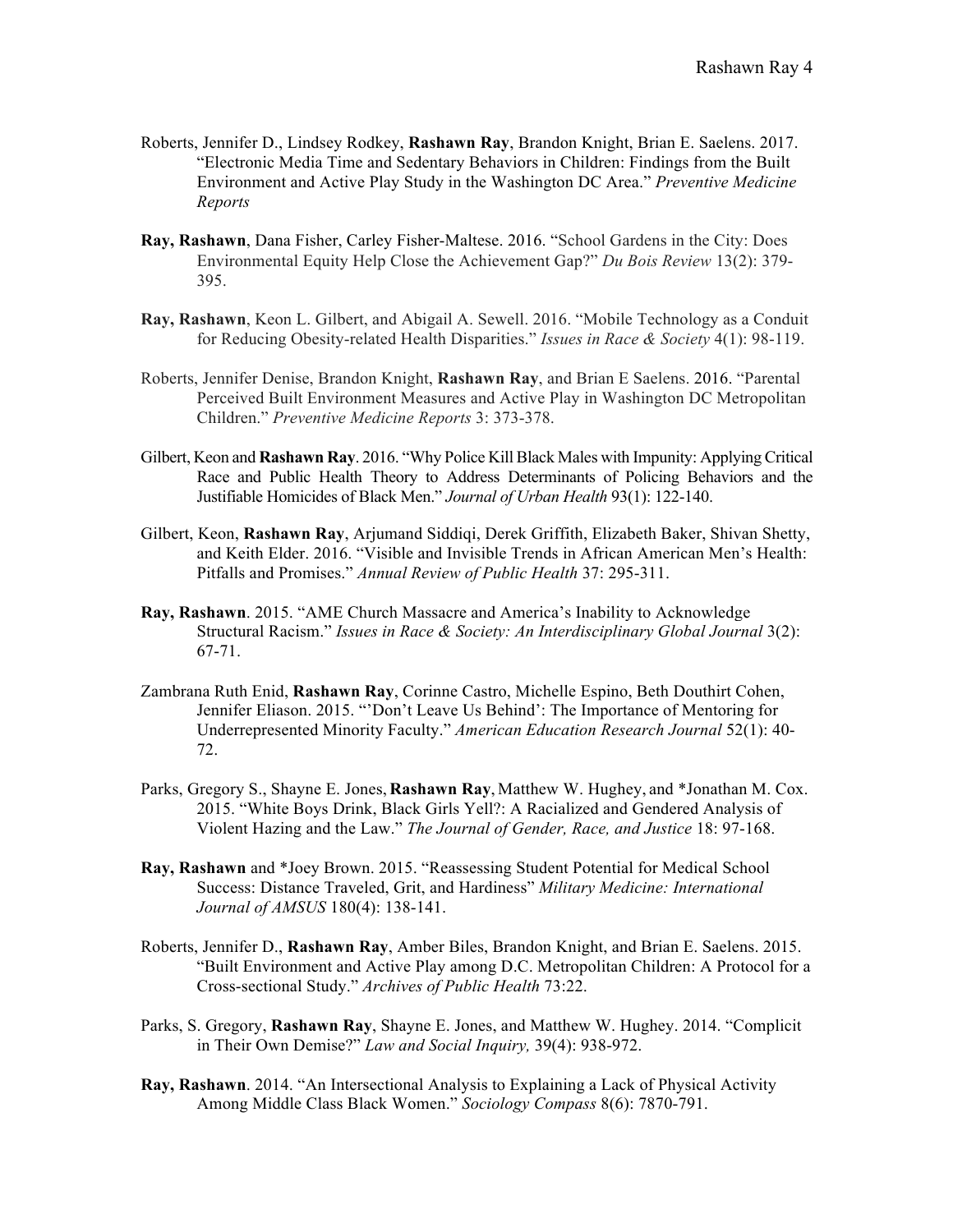- Parks, Gregory S., **Rashawn Ray**, and Shawna M. Patterson. "*Complex Civil Rights Organizations: Alpha Kappa Alpha Sorority, An Exemplar."* 2014. *Alabama Civil Rights-Civil Liberties Law Review*. 6: 125-166.
- Parks, Gregory S., **Rashawn Ray**, and \*Jonathan Cox. 2014. "Menacing Monikers: Language as Evidence." *Wake Forest Law Review* 49(3): 799-812. Reprinted In: *Criminal Law Journal* 15(4): 16-23; 2016
- Parks, Gregory S. and **Rashawn Ray**. "Poetry as Evidence." 2013. *UC Irvine Law Review* 3: 217- 257.
- **Ray, Rashawn**. 2013. "Fraternity Life at Predominately White Universities in the U.S.: The Saliency of Race." *Ethnic and Racial Studies* 36: 320-336.
- Hunt, Matthew and **Rashawn Ray**. 2012. "Black Americans Social Class Identifications: Trends and Determinants, 1974-2010." *American Behavioral Scientist* 56: 1462-1480.
- Noy, Shiri and **Rashawn Ray**. 2012. "Graduate Students' Perceptions of Their Advisors: Is There Systematic Disadvantage in Mentorship?" *Journal of Higher Education* 83: 876-914.
- **Ray, Rashawn**. 2012. "Sophisticated Practitioners: Black Fraternity Men's Treatment of Women." *Journal of African American Studies, Special Issue on Black Fraternal Organizations* 16: 638-657.
- **Ray, Rashawn** and Jason A. Rosow. 2012. "Two Different Worlds of Black and White Fraternity Men: Visibility and Accountability as Mechanisms of Privilege." *Journal of Contemporary Ethnography* 41: 66-95.
- **Ray, Rashawn** and Jason Rosow. 2010. "Getting Off and Getting Intimate: How Normative Institutional Arrangements Structure Black and White Fraternity Men's Approaches towards Women." *Men and Masculinities* 12: 523-546. Reprinted in:
	- *Gender through the Prism of Difference (Fourth Edition)*, edited by Maxine Baca Zinn, Pierrette Hondagneu-Sotelo and Michael A. Messner. New York: Oxford University Press.
	- *Race and Ethnic Relations in the 21st Century: History, Theory, Institutions, and Policy*, edited by Rashawn Ray. Cognella: San Diego.
	- *Sociological Odyssey: Contemporary Readings in Introductory Sociology (Fourth Edition)*, edited by Peter Adler and Patricia Adler. Wadsworth Cengage.
- **Ray, Rashawn**. 2008. "The Professional Allowance: How Socioeconomic Characteristics Allow Some Men to Fulfill Family Role Expectations Better than Other Men." *The International Journal of Sociology of the Family: Special Issue on Intersectionality*. 34(2): 327-351.
- Stewart, Quincy Thomas and **Rashawn Ray**. 2007. "Hurricane Katrina and the Race Flood: Interactive Lessons for Research on Race." *Race, Gender, and Class: Special Issue on Hurricane Katrina.* 14(1-2): 38-59.

#### **Book Chapters**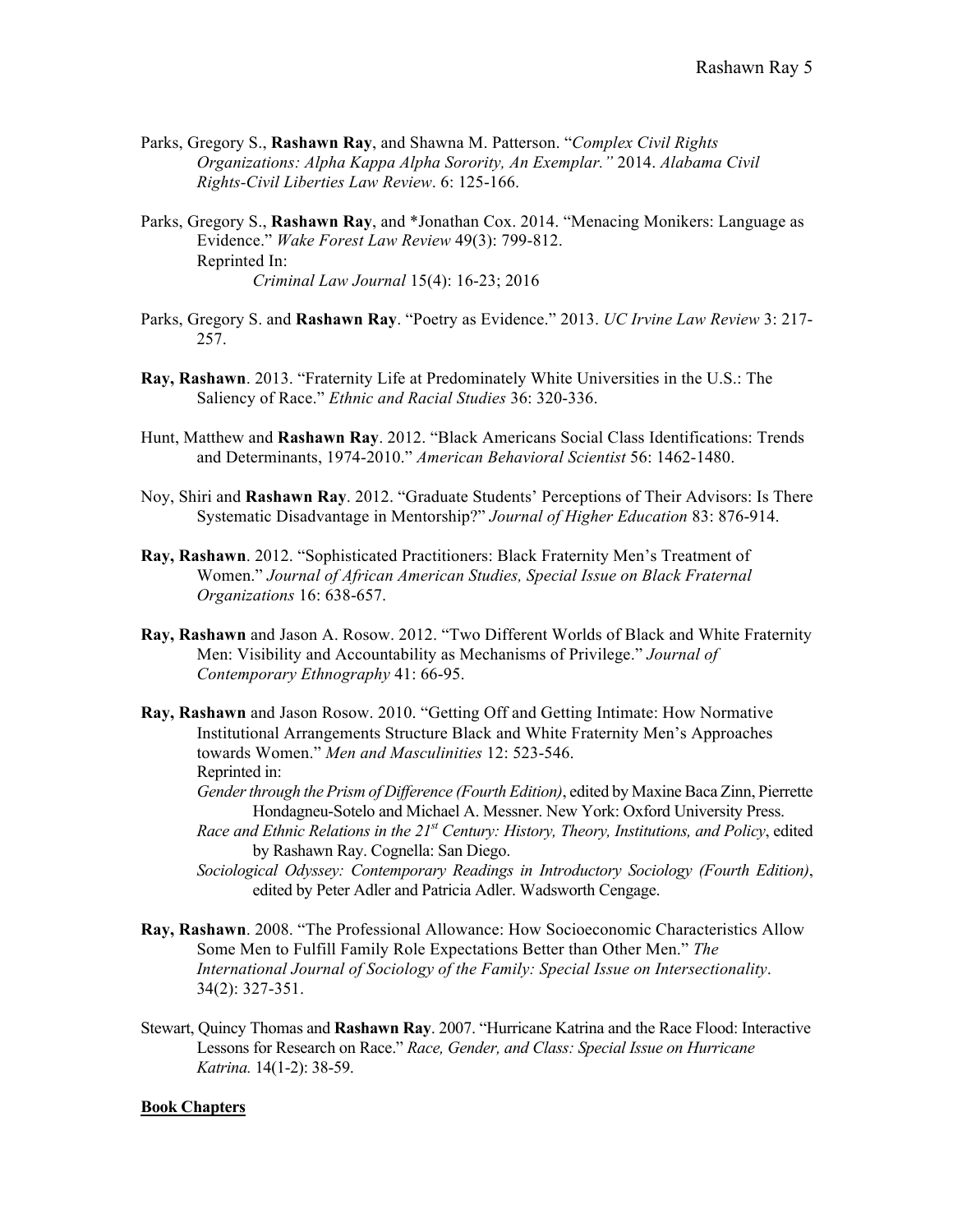- **Ray, Rashawn** and Patrick Sharkey. 2019. "Race and Ethnicity in the United States." In S. Khan and P. Sharkey (Eds). *A Sociology Experiment*.
- **Ray, Rashawn** and Keon Gilbert. 2018. "The Evolution of #BlackLivesMatter." Essay 15 In Hunter. M. (Ed). *The New Black Sociologists: Historical and Contemporary Perspectives*. New York: Routledge
- **Ray, Rashawn** and Jonathan M. Cox\*. 2016. "Hazing in African-American Fraternities: Issues of Black Masculinity." Pp. 169-175 In K. Lomotey, P. B. Jackson, M. Adem, P. X. Ruf, V. C. Copeland, A. Huerta, N. Iglesias-Prieto, and D. L. Brown (Eds.) *People of Color in the United States: Contemporary Issues in Education, Work, Communities, Health, and Immigration, Vol 2*. ABC-CLIO Greenwood.
- **Ray, Rashawn** and Nicole DeLoatch\*. 2016. "Race." In *Oxford Bibliographies in Sociology*. Ed. Janeen Baxter. New York: Oxford University Press.
- Sewell, Abigail A. and **Rashawn Ray**. 2015. "A Place to Trust: Black Protestant Affiliation and Trust in Personal Physicians." Pp. 229-249 in Jennie Jacobs Kronenfeld (ed). *Research in the Sociology of Health Care, Volume 33*. Bingley, UK: Emerald Group Publishing Ltd.
- **Ray, Rashawn** and Bryant Best. 2015. "Diversity Does Not Mean Equality: De Facto Rules that Maintain Status Inequality among Black and White Fraternity Men." In *Sharing Space, Negotiating Difference: Contemporary Ethnographies of Power and Marginality on Campus*, edited by Elizabeth M. Lee and Chaise LaDousa. Routledge.
- **Ray, Rashawn.** 2015. "If Only He Didn't Wear the Hoodie…" Selective Perception and Stereotype Maintenance." Pp. 81-93 In Stephanie McClure and Cherise Harris (Eds)*, Getting Real about Race: Hoodies, Mascots, Model Minorities, and Other Conversations.* Los Angeles: Sage.
- Gilbert, Keon L., **Rashawn Ray**, and Marvin Langston. 2014. "Social Dis(ease) of African American Males and Health." Pp. 23-36 In Carol Camp Yeakey, Vetta Sanders Thompson, and Anjanette Wells (Eds)*, Urban Ills: Twenty-first-century Complexities of Urban Living in Global Contexts, Vol. 2*. Lanham: Lexington Books.
- **Ray, Rashawn**. 2013. "Helping Prepare Students of Color for Entry into the Middle Class." Pp. 127-130 In Kristin Haltinner (Ed)*, Teaching Race and Anti-Racism in Contemporary America: Adding Context to Colorblindess*. New York: Springer Press.
- Milkie, Melissa, Catherine Warner, and **Rashawn Ray**. 2013. "The Social Psychology of Social Class Inequalities." In Jane McLeod, Ed Lawler, and Michael Schwalbe (Eds), *Handbook of the Social Psychology of Inequality,* pp. 547-574. New York: Springer Press.
- **Ray, Rashawn** and Pamela Braboy Jackson. 2013. "Complexity Begets Complexity: An Intersectional Approach to Work-Family Balance among Black, White, and Mexican-American Adults." Pp. 243-264 In Marla Kholman, Dana Krieg, and Bette Dickerson (Eds), *Notions of Family: Intersectional Perspectives, Advances in Gender Research, Vol. 17*. Bingley, UK: Emerald.
- **Ray, Rashawn,** Danielle Heard, and Ted Ingram. 2012. "*Invictus* and *IF*: Meaning Making and the Shaping of a Collective Black Greek Identity." Pp. 445-476 In Tamara L. Brown,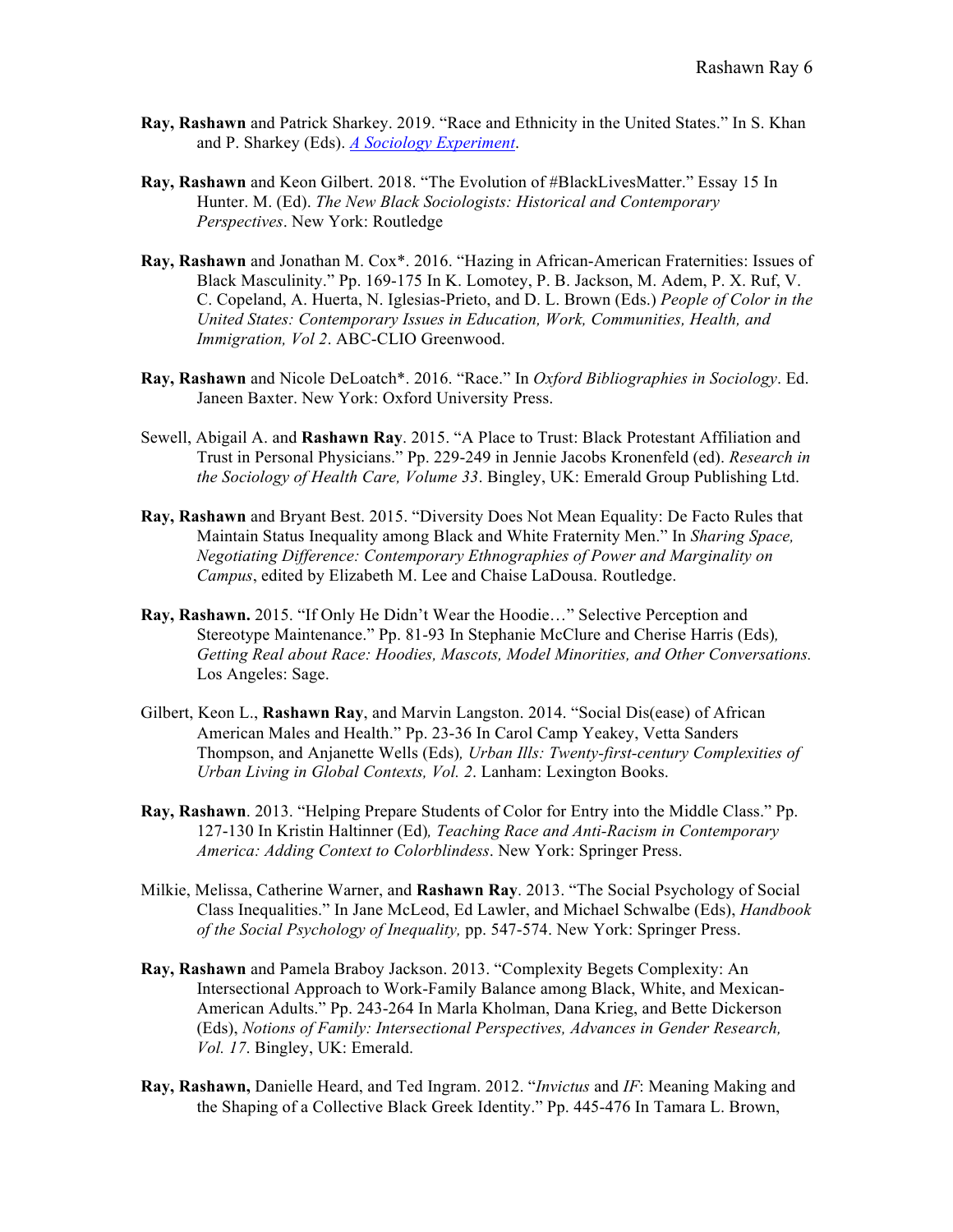Gregory S. Parks, and Clarenda M. Phillips (Eds), *African American Fraternities and Sororities: The Legacy and the Vision, 2nd Ed.* Lexington: University Press of Kentucky.

- **Ray, Rashawn** and \*\*Kevin Walter Spragling. 2011. "Am I Not A Man And A Brother? Authenticating the Racial, Religious, and Masculine Dimensions of Brotherhood within Alpha." Pp. 207-229 In Gregory S. Parks and Stefan M. Bradley (Eds), *Alpha Phi Alpha and the Crisis of Organizational Identity: A Case Study within Black Greekdom*. Lexington: University Press of Kentucky.
- **Ray, Rashawn**. 2011. "W.E.B. Du Bois: Pioneering Social Theorist, Methodologist, and Public Sociologist." In Jeff Manza (Ed), *Oxford Bibliographies Online: Sociology*. New York: Oxford University Press.
- Jeffers, Greg, **Rashawn Ray**, and Tim Hallett. 2010. "The Vitality of Ethnographic Research on Race." Pp. 19-46 In Sam Hillyard (Ed), *What's (Still) Wrong with Ethnography*. Bingley, UK: Emerald Publishing.
- Jackson, Pamela Braboy, **Rashawn Ray**, and Mary Shaw-Perry. 2007. "Adult Sibling Relationships: A Multi-Ethnic Study of Families." In H2Timothy J. Owens and J. Jill Suitor (Eds), *Advances in Life Course Research: Interpersonal Relations across the Life Course*. 12: 57-87. Oxford, UK: Elsevier.

#### **Book and Film Reviews**

- **Ray, Rashawn**. 2017. *Blood Sugar: Racial Pharmacology and Food Justice in Black America*. 47(1): 80-82.
- **Ray, Rashawn**. 2015. Film review of *Come Hell or High Water: The Battle for Turkey Creek* and *Every Mother's Son. Teaching Sociology* 43(3): 256-259.
- **Ray, Rashawn**. 2014. "Stalled Desegregation and the Myth of Racial Inequality in the U.S. Labor Market." *Du Bois Review* 11(2): 477-487. Review of: Kevin Stainback and Donald Tomaskovic-Devey*.* 2012*. Documenting Desegregation: Racial and Gender Segregation in Private-Sector Employment Since the Civil Rights Act.* New York: Russell Sage Foundation*.* Nancy DiTomaso*.* 2013*. The American Non-dilemma: Racial Inequality Without Racism.* New York: Russell Sage Foundation*.*
- **Ray, Rashawn**. 2014. *The Second Sexism: Discrimination Against Men and Boys*, by David Benatar. *Contemporary Sociology* 43: 194-196

#### **OPINION EDITORIALS**

Ray, Rashawn. 2022. "Is the Democratic Experiment Over?" **Brookings Institution** (1/5/22).

- Ray, Rashawn. 2022. "Potter and Goodson Cases Tell us More about Why People are Killed by Police." USA Today. (12/22/21).
- Brown, Melissa, Samantha Elizondo, and **Rashawn Ray**. 2021. "Combating Racism on Social Media: 5 Key Insights on Bystander Intervention." **Brookings Institution.** (12/1/21)

**Ray, Rashawn**. 2021. "When Black Men Meet White Communities." POLITICO. (11/24/21)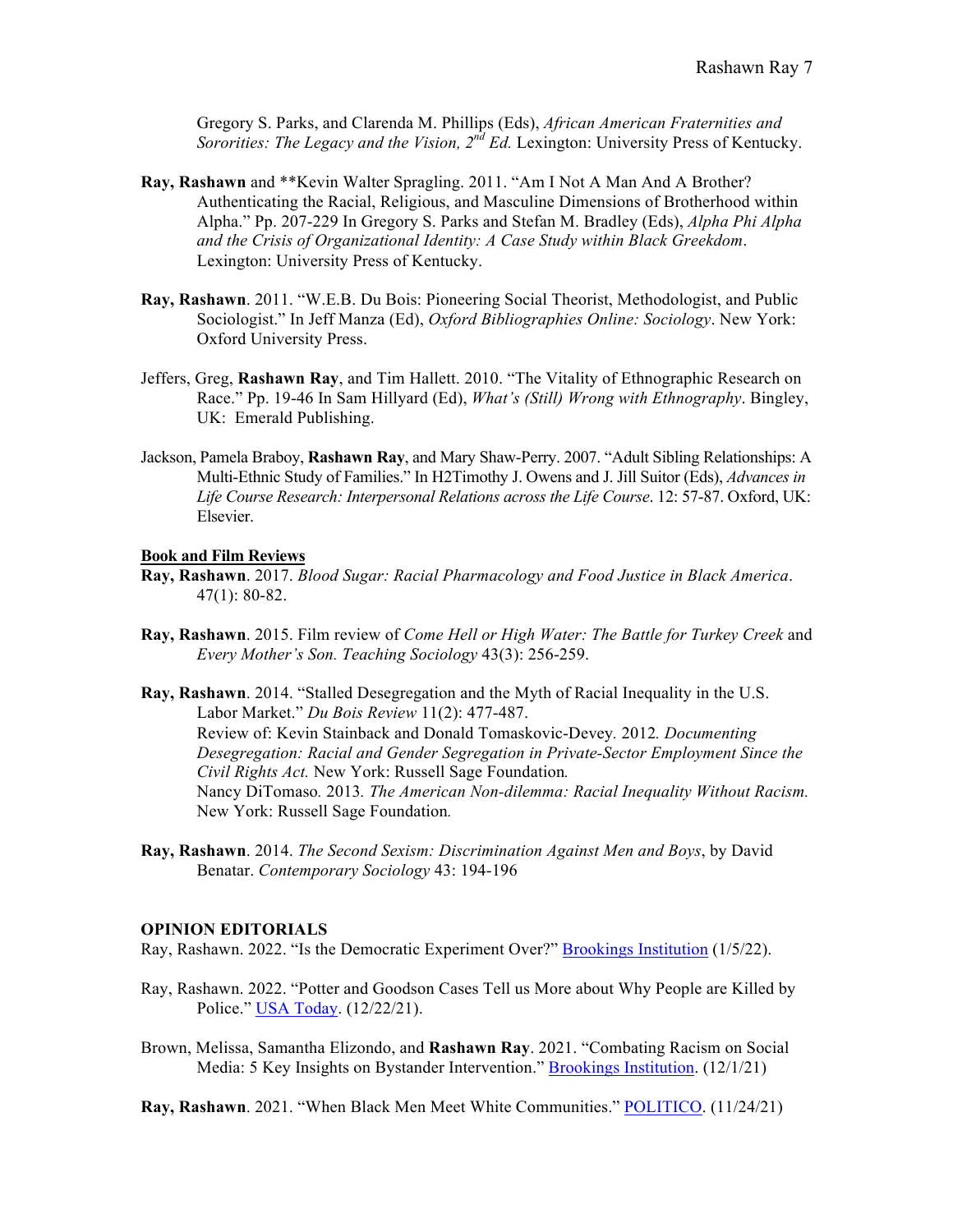**Ray, Rashawn**. 2021. "What does the Build Back Better Framework mean for BIPOC communities?" Brookings Institution. (11/5/21)

- **Ray, Rashawn**. 2021. How 9/11 Helped to Militarize American Law Enforcement?" Brookings **Institution.** (9/9/21)
- **Ray, Rashawn**. 2021. "What is Delaying the George Floyd Justice in Policing Act?" Reuters. (9/7/21)
- Gibbons, Alexandra and **Rashawn Ray**. 2021. "The Societal Benefits of Postsecondary Prison Education." Brookings Institution (8/20/21)
- **Ray, Rashawn** and John Hudak. 2021. "Why the World Anti-doping Agency should Revisit its Cannabis Ban." The Hill (7/13/21)

**Ray, Rashawn** and Alexandra Gibbons**.** 2021. "Why are States Banning Critical Race Theory?" Brookings Institution (7/2/21)

- **Ray, Rashawn.** 2021. "How to Ensure Officers like Derek Chauvin do not Work in Law Enforcement." Brookings Institution (6/25/21)
- **Ray, Rashawn** and Andre Perry. 2021. "Now that Juneteenth is a US holiday, the Next Step is Reparations." Reuters (6/18/21)
- Perry, Andre, and **Rashawn Ray.** 2021. "As Juneteenth Becomes a Federal Holiday, the US needs a Culture of Reparations." Brookings Institution (6/16/21)
- **Ray, Rashawn**. 2021. "One Year after George Floyd's Murder, What is the Status of Police Reform in the United States?" Brookings Institution (5/25/21)
- **Ray, Rashawn.** 2021. "Is the United States a Racist Country?" Brookings Institution. (5/4/21)
- **Ray, Rashawn.** 2021. "Will the Derek Chauvin Conviction for Murdering George Floyd Change Policing?" Brookings Institution (4/21/21)
- **Ray, Rashawn**. 2021. "How to Fix the Financial Gymnastics of Police Misconduct Settlements." Lawfare (4/1/21)
- **Ray, Rashawn.** 2021. "Why is it so Hard for America to Designate Domestic Terrorism and Hate crimes." Brookings Institution (3/18/21)
- Ray, Rashawn. 2021. "The Case for the Civil Rights Exception to the Filibuster." **Brookings** Institution (3/8/21)
- **Ray, Rashawn** and Keon L. Gilbert. 2021. "A Colorblind Vaccine Approach isn't Good Enough. The US needs Racial Equity." The Guardian (2/9/21)

**Ray, Rashawn**. 2021. "Black Voters Helped Biden get Elected. His Presidency will be Defined by how he acts on Racial Equity." The Washington Post (2/8/21)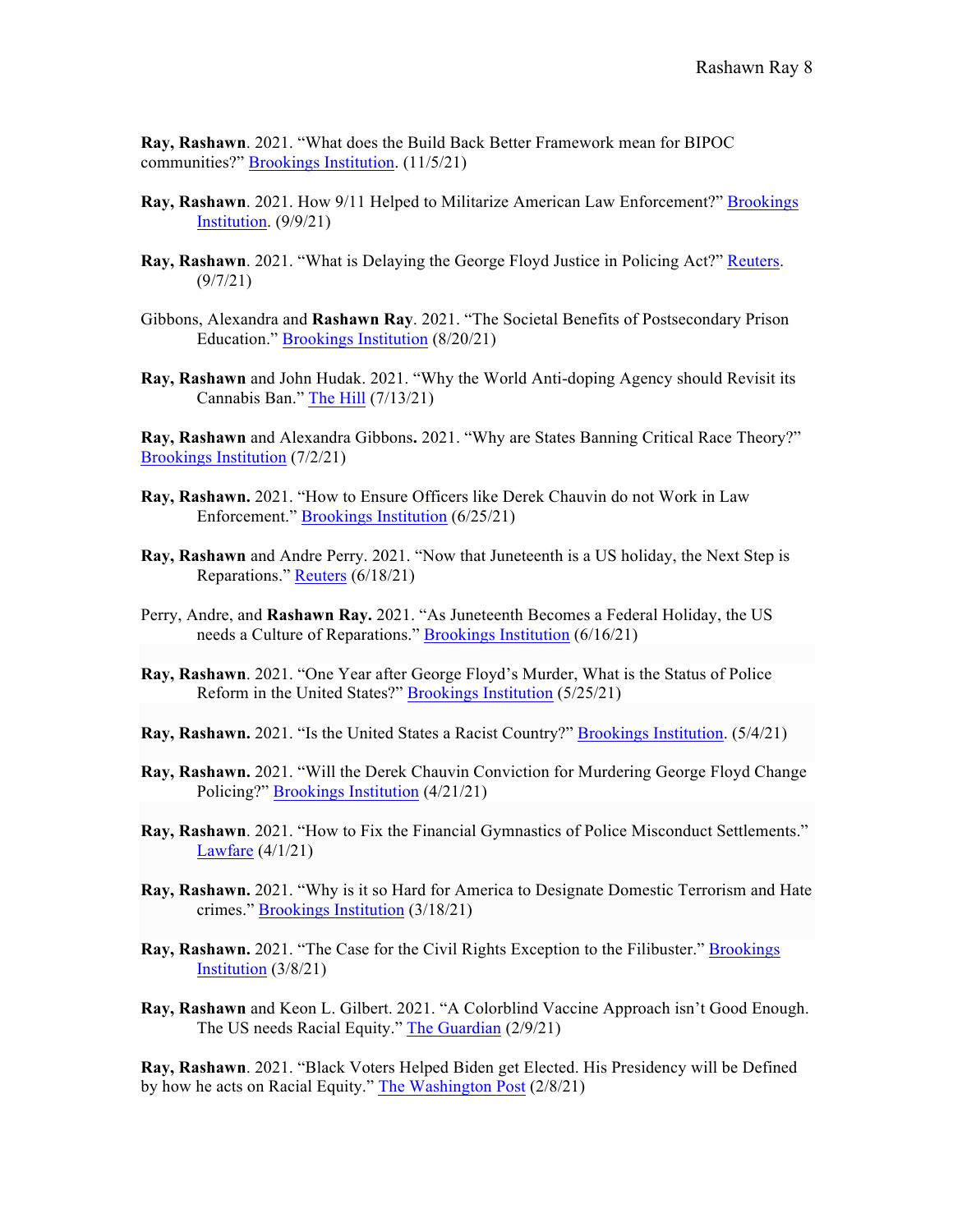- **Ray, Rashawn.** 2021. "What the Capitol Insurgency Reveals about White Supremacy and Law Enforcement." Brookings Institution (1/12/21)
- **Ray, Rashawn.** 2020. How Black Americans saved Biden and American Democracy?" Brookings Institution (11/24/20).
- **Ray, Rashawn** and Keon L. Gilbert. 2020. "Has Trump Failed Black Americans?" Brookings Institution (10/15/20)
- **Ray, Rashawn**. 2020. "Racism, Policing and Black Lives Matter Protests: Trump and Biden Clash in Chaotic Debate – Experts React on the Court, Race and Election Integrity." The Conversation (9/29/20)
- Brown, Melissa and **Rashawn Ray**. 2020. "Breonna Taylor, Police Brutality, and the Importance of #SayHerName." Brookings Institution. (9/25/20).
- **Ray, Rashawn**. 2020. "The US Can Afford to Pay Reparations to Black Americans—as long as it Sells some Federal Land." **Business Insider.** (9/25/20)
- **Ray, Rashawn**. 2020. "It's Time for the US to Pay Reparations to Black Americans, Cash is Only a Start." Business Insider. (9/24/20)
- **Ray, Rashawn**. 2020. "What Should Athletes Demand for Police Reform?" Brookings Institution. (8/28/20).
- Galston, Bill and **Rashawn Ray.** 2020. "Did the 1994 Crime Bill Cause Mass Incarceration?" Brookings Institution. (8/28/20)
- **Ray, Rashawn.** "How Should We Enhance Police Accountability in the United States?" Brookings Institution. (8/28/20).
- **Ray, Rashawn**. "Why Trump's Attack on USPS is an Attack on the Constitution, Democracy, and Racial Equality. Brookings Institution. (8/24/20).
- **Ray, Rashawn**. 2020. "Five Things John Lewis Taught us about Getting in 'Good Trouble.'" Brookings Institution (7/23/20).
- **Ray, Rashawn**. 2020. "Police Department Insurance Policies are the Key to Progress on Police Reform." Brookings Institution (6/26/20).
- **Ray, Rashawn**. 2020. "What does 'Defund the Police' Mean and does it have Merit?" Brookings Institution  $(6/19/20)$
- **Ray, Rashawn**. 2020. "Why Juneteenth is a Rallying Cry for Reparations." Brookings Institution (6/19/20).
- **Ray, Rashawn** and Rebecca Shankman. 2020. "How COVID-19 is Changing the Gun Debate?" Brookings Institution. (6/17/20).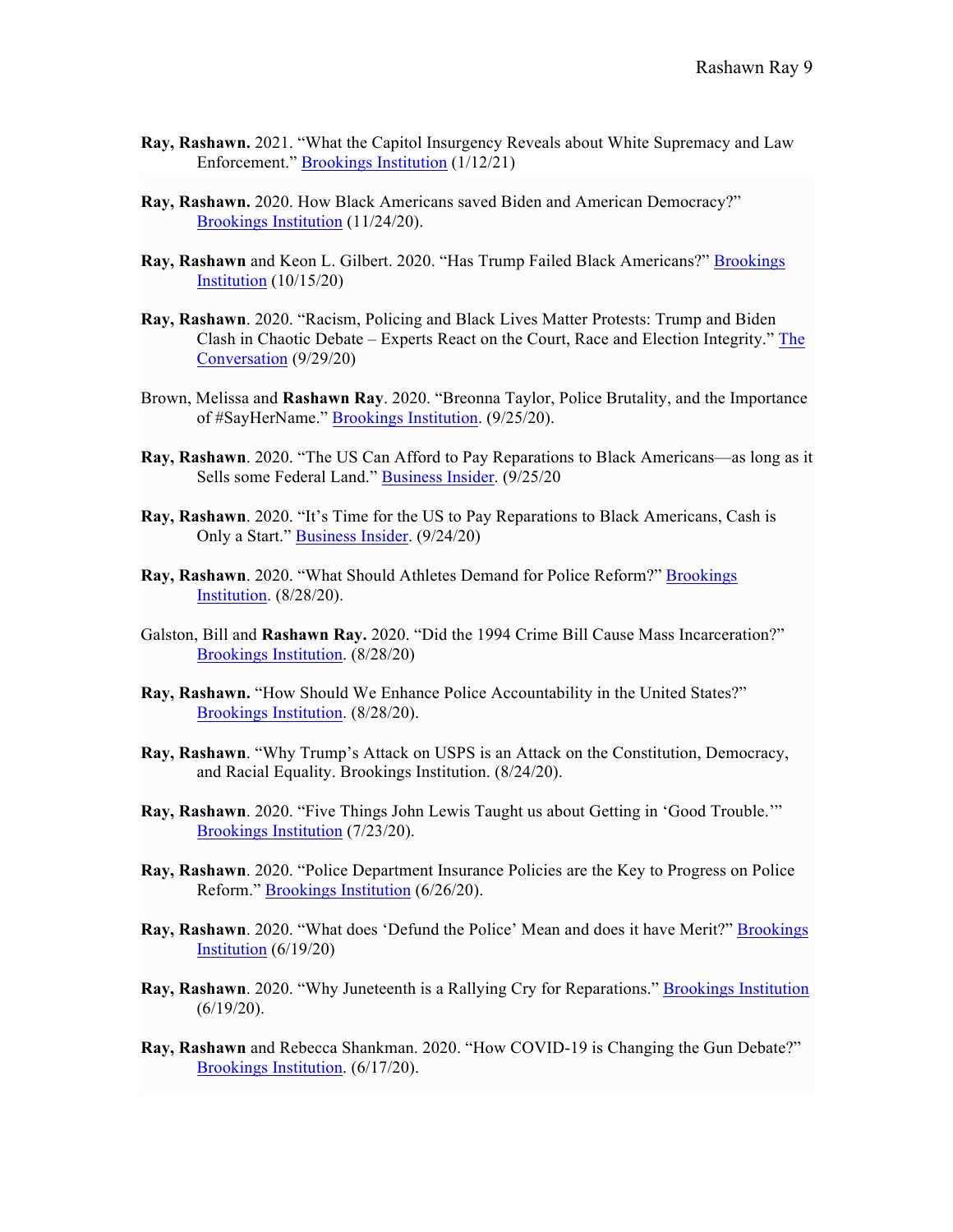- Sewell, Alyasah Ali and **Rashawn Ray**. 2020. "The Collateral Consequences of State-sanctioned Police Violence for Women." Brookings Institution (6/11/20)
- **Ray, Rashawn**. 2020. "Bad Apples come from Rotten Trees in Policing." Brookings Institution  $(5/30/20)$
- **Ray, Rashawn**. "Racially-equitable Healthcare." Brookings Institution
- **Ray, Rashawn**, Jesse Jackson, and S. Todd Yeary. 2020. "The CARES Act Risks Becoming a Caste Act. Here's How We Change That. Newsweek. (5/7/20)
- **Ray, Rashawn**. 2020. "The killing of Ahmaud Arbery Highlights the Danger of Jogging While Black." The Conversation (5/7/20)
- **Ray, Rashawn** and Andre Perry. 2020. "Why We Need Reparations for Black Americans." Brookings Institution. (4/15/20)
- **Ray, Rashawn**. 2020. "How to Reduce the Racial Gap in COVID-19 Deaths." Brookings Institution (4/10/20)
- **Ray, Rashawn**. 2020. "Why are Blacks Dying at Higher Rates from COVID-19?" Brookings Institution. (4/9/20)
- **Ray, Rashawn**. 2020. "8 Recommendations for Universities and Professors during the Coronavirus Pandemic." Brookings Institution (4/3/20)
- **Ray, Rashawn** and Steven Foy. 2020. "March Madness and College Basketball's Racial Bias Problem." Brookings Institution. (3/6/20)
- **Ray, Rashawn**. 2020. "To win Black Men's Votes in 2020, Save your Slogans and Speak to our Priorities." Brookings Institution. (2/25/20)
- **Ray, Rashawn**. 2020. "5 Questions Policymakers Should Ask about Facial Recognition, Law Enforcement, and Algorithmic Bias." Brookings Institution (2/20/20)
- **Ray, Rashawn**. 2020. "Black Americans are not a Monolithic Group So Stop Treating us like one." *The Guardian*. (2/14/20)
- **Ray, Rashawn**. 2019. "Do Black People Vote? The Racist Lie Rooted in the American Psyche." *The Guardian*. (12/19/19)
- **Ray, Rashawn**. "Students Aren't the Only Ones in Schools Who Need a Financial Literacy Course." Education Post. (12/2/19)
- **Ray, Rashawn**. 2019. "400 Years of Chains: The Over-policing of Black Bodies and the Devaluing of Black Pain." Interdisciplinary Association for Population Health Science. (last accessed on 5/2/20)
- **Ray, Rashawn**. 2019. "What does the shooting of Leonard Shand tell us about the mental health of civilians and police?" Brookings Institution. (10/16/19)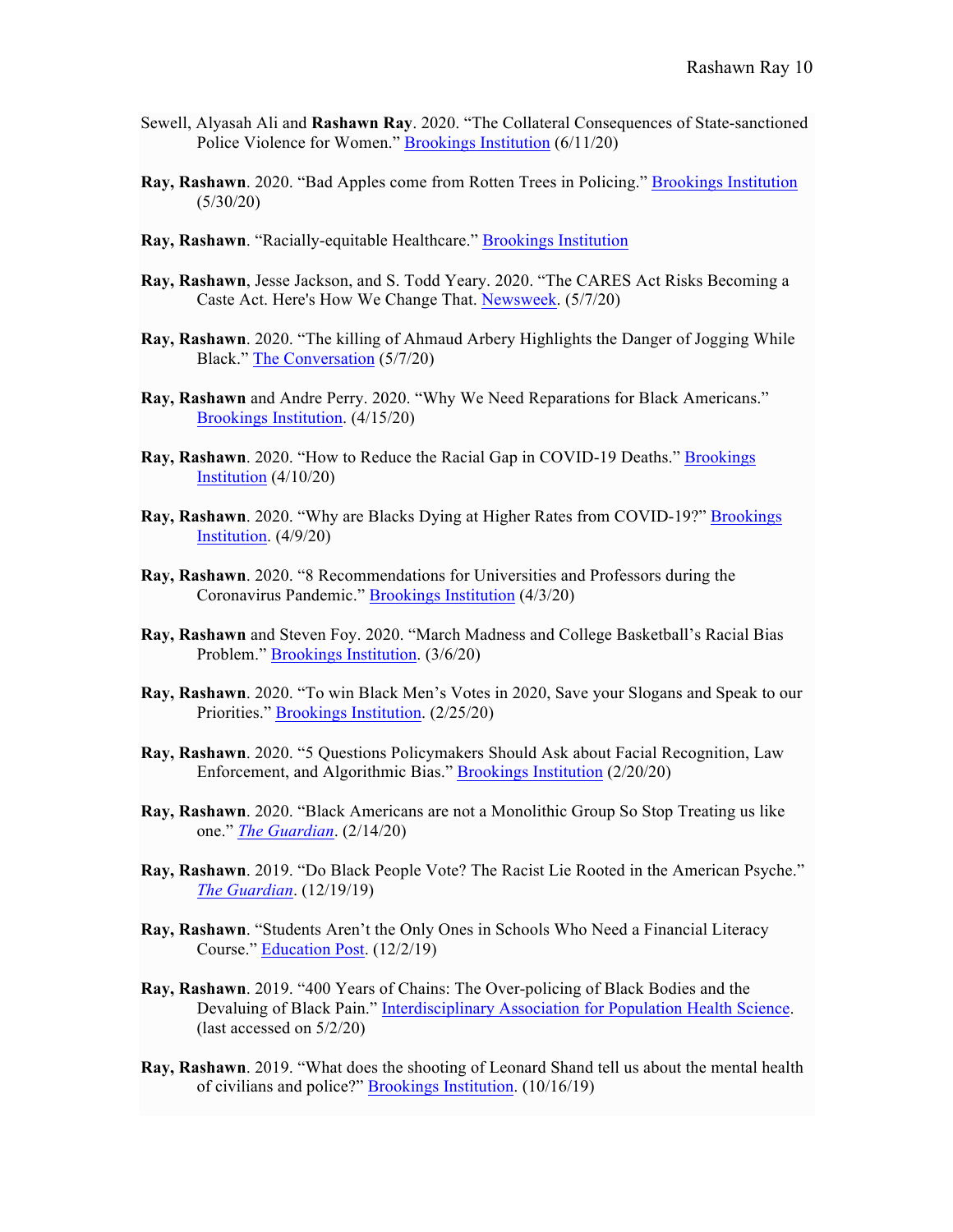- **Ray, Rashawn** and Mark Whitlock. 2019. "Setting the Record Straight on Black Voter Turnout." Brookings Institution. (9/12/19)
- Gonzalez van Cleve, Nicole and **Rashawn Ray**. 2017. "Will the NFL Stand Up to Trump and Acknowledge the Dignity of Its Players?" NBC News. (9/23/17)
- Fisher, Dana, Dawn Dow, and **Rashawn Ray**. 2017. "The Demographics of the #Resistance." *The Conversation*. (5/31/17).
- **Ray, Rashawn**. 2017. "Activating Scholar-Activists: A Call to the Science Community." Blackademia Blog. (2/13/17)
- Dawn Dow, Dana Fisher, and **Rashawn Ray**. 2017. "This is What Democracy Looks Like." Society Pages (2/5/17)
- **Ray, Rashawn**. 2016. "Why I Postponed My Exam Following the 2016 Presidential Election." Speak for Sociology Blog (12/19/16)
- **Ray, Rashawn**. 2016. "#BlackLivesMatter at UMD: Community-based Participatory Research to Create a More Equitable America." *ASA Footnotes* (September/October 44:6)
- Vargas, Robert and **Rashawn Ray**. 2016. "It's on All of Us to Stop the Mini 'Civil Wars' being Waged on our Streets." Public Radio International (7/12/16)
- **Ray, Rashawn.** 2015. "AME Church Massacre and America's Inability to Acknowledge Structural Racism." *Huffington Post.* (6/24/15)
- **Ray, Rashawn**. 2015. "This is Why Freddie Gray Ran." *Public Radio International*. (5/1/15)
- **Ray, Rashawn**. 2013. "Michael Bloomberg: Big Brother or Pioneer." *New York Times, Room for Debate*. (12/25/13)
- **Ray, Rashawn**. 2012. "People Listen to Health Care Providers." *New York Times, Room for Debate*. (6/2/12)
- **Ray, Rashawn**. 2012. "Cause and Consequence in Weight Gain." *New York Times, Room for Debate*. (5/7/12)
- **Ray, Rashawn**. 2012. "Our Inability to Separate Black Male from Criminal." *New York Times. Room for Debate*. (3/13/12)
- **Ray, Rashawn.** 2012. "Physical Activity is Essential." *Robert Wood Johnson Foundation Human Capital Blog*. (1/3/12)
- **Ray, Rashawn**. 2011. "Is Spanking a Black and White Issue? Peer Pressure and Support." *New York Times, Room for Debate.* (8/14/11)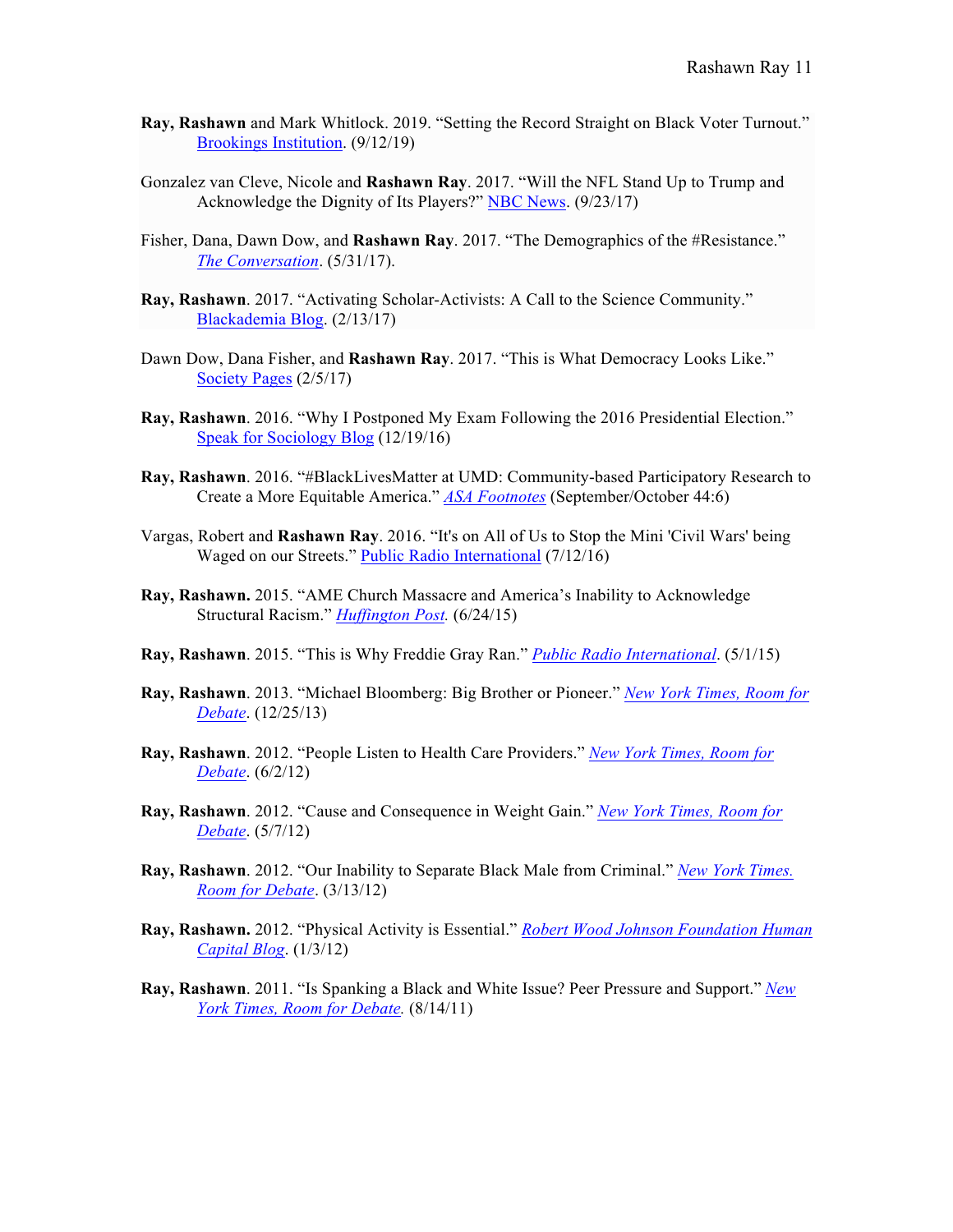### **GRANTS AND FELLOWSHIPS**

- Andrews, Kenneth, Neal Caren, and **Rashawn Ray (**Co-PI). "Protest, Policy and Racial Justice: The Impact of Black Lives Matter on Policing Reforms." Russell Sage Foundation. 2021-2023. \$160,053.
- **Ray, Rashawn (PI)**, Long Doan, and Robert Koulish. "Virtual Reality Simulations and Police Officer Decision Making." Undisclosed Tech Company. 2018-2023. \$560,000.
- **Ray, Rashawn.** David M. Rubenstein Fellowship. The Brookings Institution. 2019-2021. \$460,000.
- **Ray, Rashawn (Co-PI)**. "MPower Policing Project: Collaborative between Behavioral and Social Sciences and the School of Law." University of Maryland MPowering the State. 2018-2021. \$468,475.
- **Ray, Rashawn (PI).** CIRTL AGEP Improved Academic Climate for STEM Dissertators and Postdocs to Increase Interest in Faculty Careers. National Science Foundation. 2020-2021. \$47,000
- **Ray, Rashawn (PI)**. "Anti-cyberbullying Virtual Reality Ambassador Program." AT&T, 2019-2020. \$40,000
- **Ray, Rashawn (PI)** and Cixin Wang. "The Impact of Race and Gender on Cyberbullying and Interventions among Middle School and High School Students in Prince George's County." Brain and Behavior Initiative, University of Maryland, 2019-2020. \$50,000
- Marsh, Kris and **Rashawn Ray (Co-PI)**. "Evaluating Implicit-Bias Training with Police Officers." Prince George's County Police Department, 2017-2019, \$167,662.
- **Ray, Rashawn (PI).** Edward McK. Johnson, Jr. Endowed Faculty Fellow, 2016-2018, \$30,000.
- **Ray, Rashawn (PI).** "Black Woman Narrative Interrupted: Debunking Mainstream Narratives About Physical Activity and Weight." Behavioral and Social Sciences Dean's Research Initiative Post Start-up, University of Maryland, 2015-2016, \$10,000.
- Fisher, Dana, Liana Sayer, and **Rashawn Ray (Co-PI)**. "Influences of School Gardens on Healthy Habit Development by Race and Class." Behavioral and Social Sciences Dean's Research Initiative Level 1, University of Maryland, 2015-2016, \$10,000.
- Buck-Coleman, Audra and **Rashawn Ray (Co-PI)**. "Sticks and Stones at UMD: Altering Racial Attitudes." Moving Maryland Forward, University of Maryland, 2015-2016, \$15,000
- Buck-Coleman, Audra and **Rashawn Ray (Co-PI)**. "Sticks and Stones at UMD: Altering Racial Attitudes." ADVANCE Program for Inclusive Excellence (NSF award HRD 1008117), University of Maryland, 2015-2016, \$20,000
- Marsh, Kris, **Rashawn Ray (Co-PI)**, Mia Smith Bynum, Ruth Enid Zambrana. "Subclinical Level Anxiety, Depression Symptoms and the Stigma of Aging Single among Middle Class Black Women." ADVANCE Program for Inclusive Excellence (NSF award HRD 1008117), University of Maryland, 2015-2016, \$20,000
- **Ray, Rashawn (PI).** ""Thick": Effects of Perceived Body Image on the Physical Health of Middle Class African-American Girls." Maryland Population Research Center, Seed Grant, 2013, \$25,000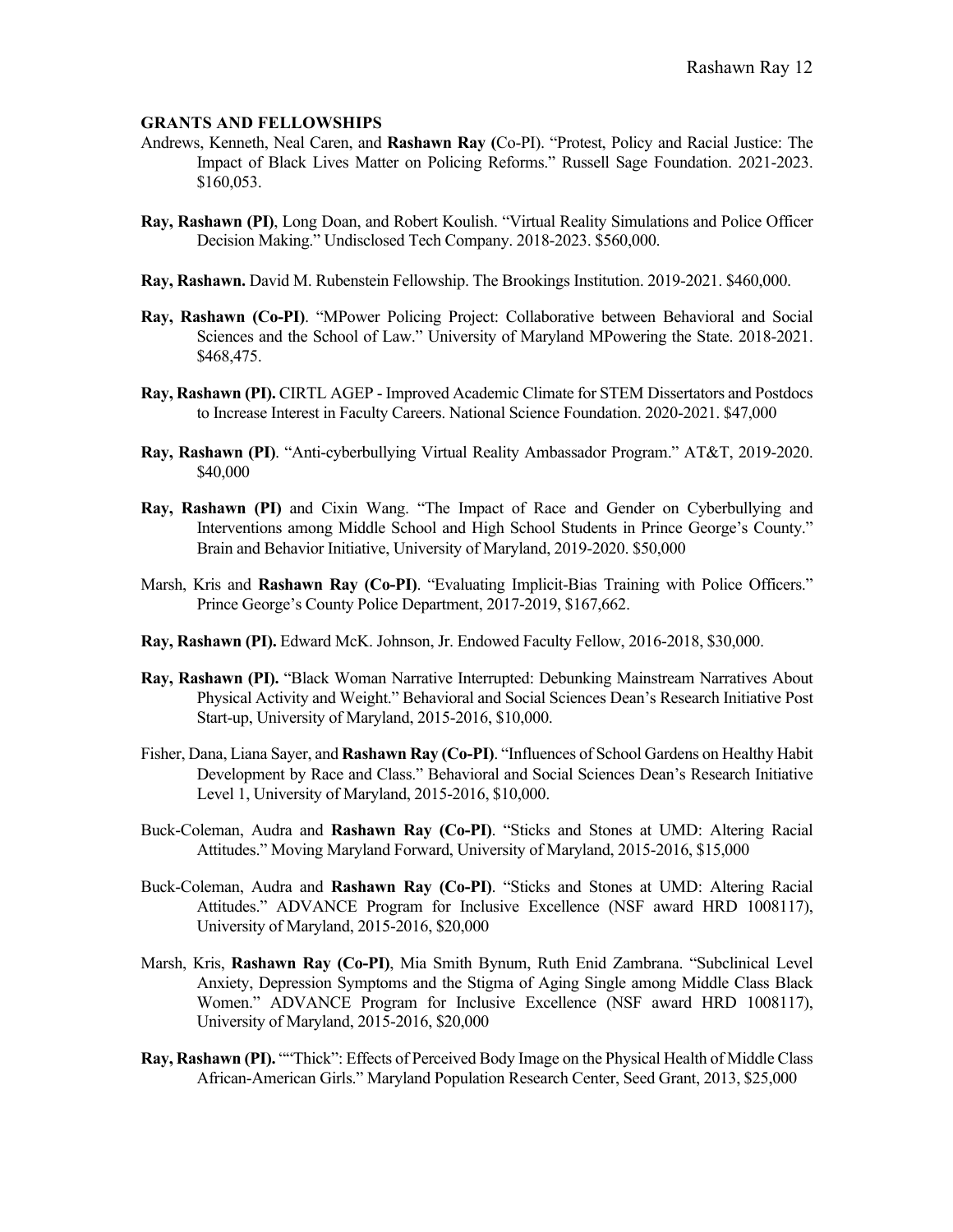**Ray, Rashawn (PI).** "Barriers and Incentives to Physical Activity: The Significance of the Intersection of Race and Gender." *Qualitative Research Interest Group, Consortium for Race, Gender, and Ethnicity*, Seed Grant, 2013, \$2,500

Ford Foundation Dissertation Fellowship, 2009-2010

National Science Foundation Predoctoral Fellowship, 2004-2009

International Travel Grant, University of Mannheim-Germany, 2008

American Sociological Association, National Institute of Mental Health Minority Fellowship, 2004-2007

Research Grant, Center for the Study of the College Fraternity, Indiana University, 2006

Research Grant, Kinsey Institute, Indiana University, 2005.

Research Grant, Office of Institutional Development, Indiana University, 2005

Research Grant, Graduate and Professional Student Organization, Indiana University, 2005

Research Grant, Office of Student Affairs Research Grant, Indiana University, 2005

Student Ambassador Travel Grant, Research Talk Qualitative Summer Intensive, 2005

Travel Grant, American Sociological Association, 2004-2005

Educational Opportunity Fellowship, Indiana University, 2004-2005

Sociology Departmental Fellowship, Indiana University, 2003-2005

#### **HONORS AND AWARDS**

Awardee, American Association for the Advancement of Science Bhaumik Award for Public Engagement with Science, 2022.

Awardee, Public Understanding of Sociology Award, American Sociological Association, 2021.

Awardee, Morris Rosenberg Award for Outstanding Sociological Achievement, DC Sociological Society, 2020

Faculty Fellow, UMD Do Good Institute, 2017-2018

Awardee, RISE for Boys and Men of Color Ideation Award, 2017

Awardee, 2016 Research Communicator Impact Award, University of Maryland

Awardee, Excellence in Teaching: Tenure Track Award, Behavioral and Social Sciences (BSOS), University of Maryland, College Park, MD, 2016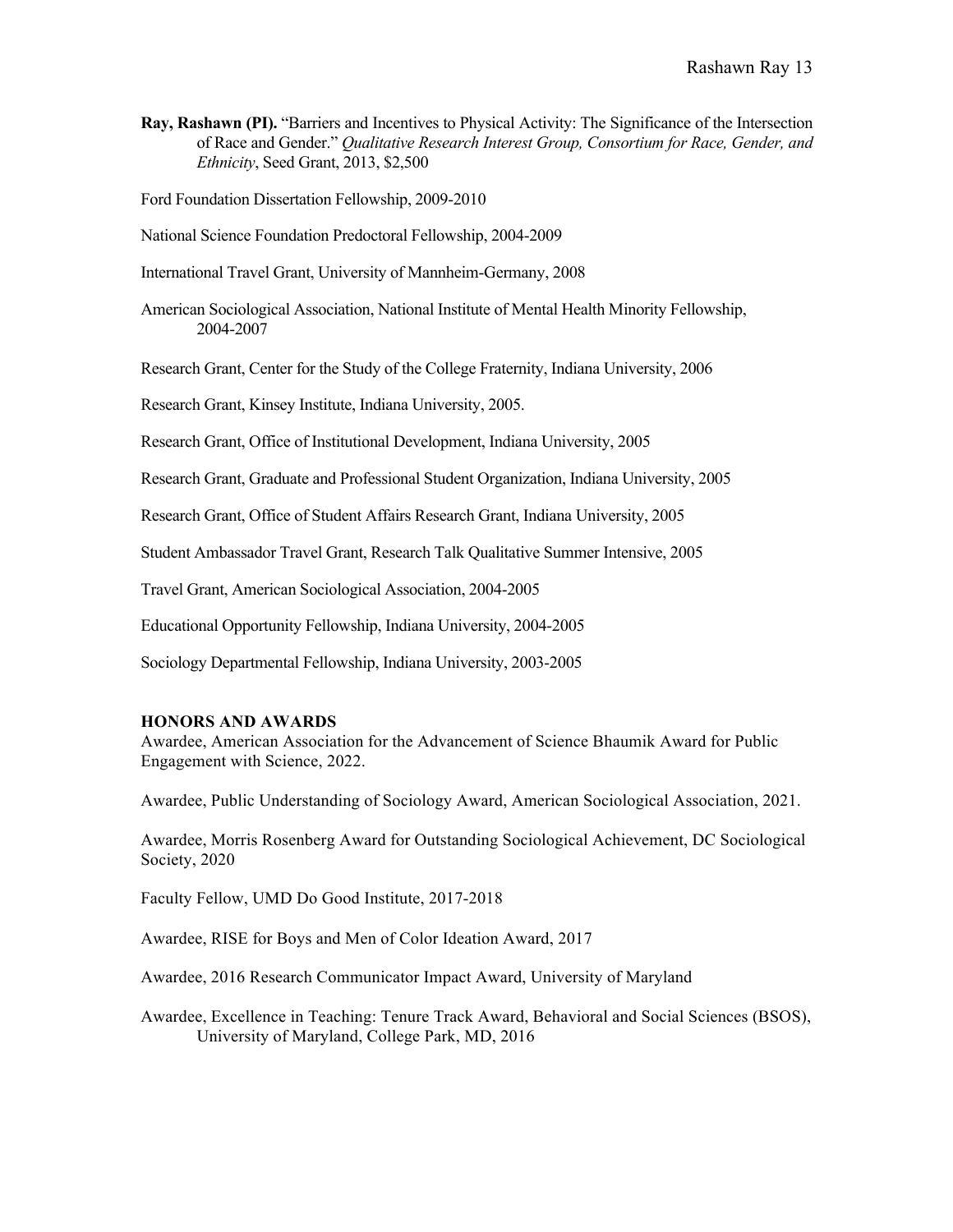- Awardee, Ray, Rashawn (PI) "Social Determinants of Mental and Physical Health among the Middle Class." National Institutes of Health, National Institute of Minority Health Division, Loan Repayment Grant, 2015-2017, \$15,151.63
- Faculty Mentor, Philip Merrill Presidential Scholar for Anthony Belton, University of Maryland, College Park, MD, 2014-2015
- Awardee, Ray, Rashawn (PI)**.** "Barriers and Incentives to Physical Activity." National Institutes of Health, National Institute Minority Health Division, Loan Repayment Program Grant, 2012- 2014, \$18,123.05
- Outstanding Mentor Award, Ronald E. McNair Post-Baccalaureate Achievement Program, University of Maryland, College Park, MD, 2014
- Awardee, Forty Under 40 Prince George's County, The Prince George's County Social Innovation Fund, 2014
- Honoree,  $7<sup>th</sup>$  Annual University-Wide Celebration of Scholarship and Research, University of Maryland, College Park, MD, 2013-2014
- Graduate Mentor of the Year, Department of Sociology, University of Maryland, 2013
- Outstanding Black Male Leader of Tomorrow, City of Bloomington, 2010
- James E. Blackwell Distinguished Graduate Student Paper Award, American Sociological Association (ASA), Racial and Ethnic Minorities Section, 2009
- Outstanding Paper Award, Society for the Study of Social Problems (SSSP), Sexual Behavior, Politics, and Communities Division, 2008
- Graduate Mentor of the Year Award, Sociology Department, Indiana University, 2008
- Society for the Study of Social Problems Racial/Ethnic Minority Dissertation Scholarship Recipient, 2006-2007
- Outstanding Paper Award, Association of Black Sociologists (ABS), 2007
- Social Action Award, Sociology Department, Indiana University, 2005 (Awarded for research, teaching, and service that affects social change)
- Outstanding Sociology Department Student of the Year, University of Memphis, 2003
- Outstanding Honors Program Senior of the Year, University of Memphis, 2003
- NAACP Medgar Evers Political Action Award, University of Memphis, 2003
- NAACP Ida B. Wells Academic Excellence Award, University of Memphis, 2003
- University Presidential Leadership Award, (1<sup>st</sup> Class of Carson Fellow Hall of Fame), University of Memphis, 2003

Mr. University of Memphis, 2003 (scholarship award for academics, leadership, and school involvement)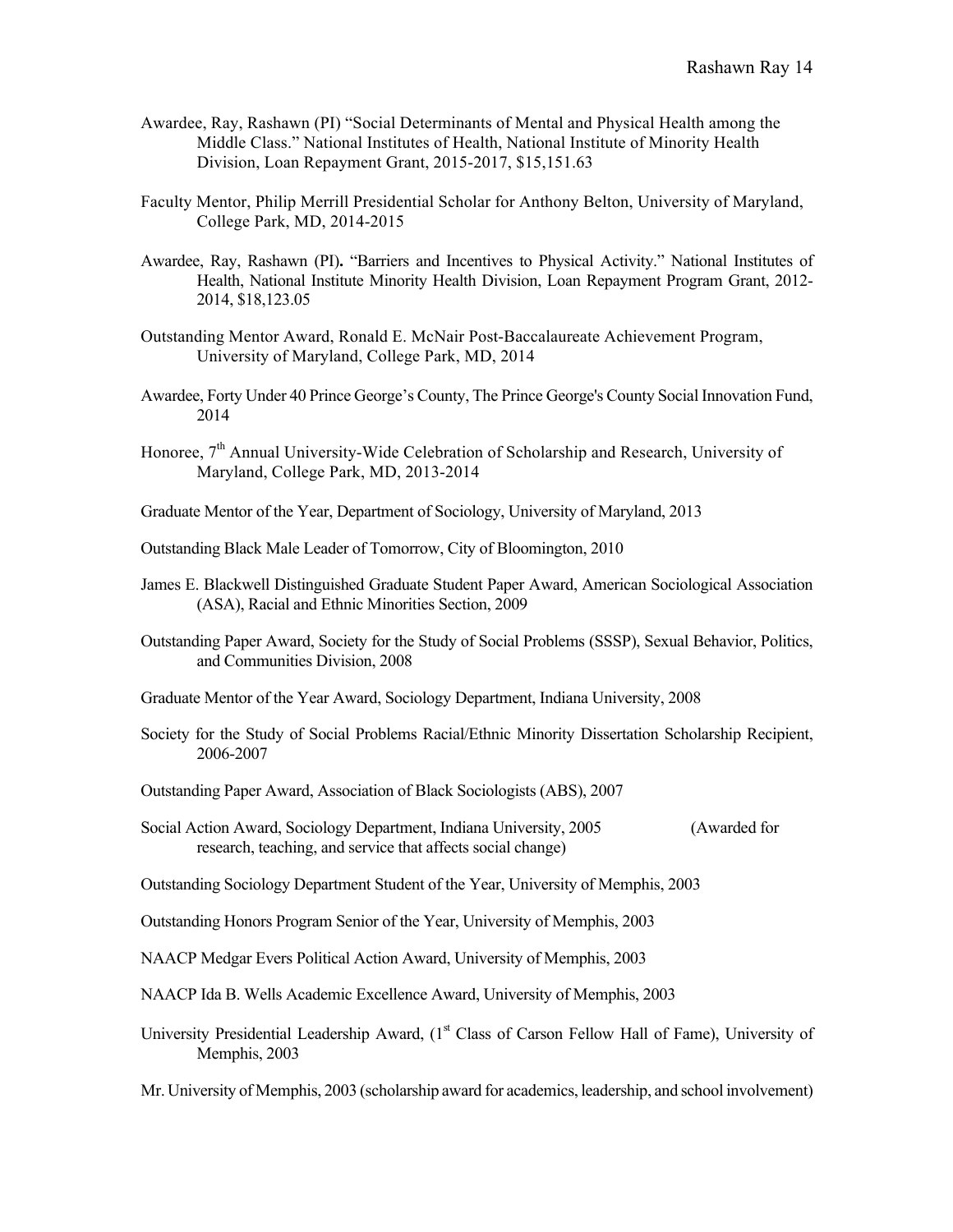## **TESTIMONIES**

- 2021 Criminal Justice Reform before the Virginia Advisory Committee to the U.S. Commission on Civil Rights.
- 2021 "Using Virtual Reality to Improve Equity and Objectivity in Policing and Traffic Stops." U.S. House of Representatives' Subcommittee on Highways and Transit
- 2020 "Racial Equity in Police Reform." Maryland General Assembly (2021 testimony for representation of bill)
- 2020 "Defund the Police, No Knock Warrants, and Qualified Immunity." Virginia State Senate
- 2020 "Racial Disparities in COVID-19." Pennsylvania State Senate
- 2020 "Policies to Improve Family Stability." Joint Economic Committee. U.S. Congress.
- 2020 "Reparations for Slavery in the State of Maryland." Maryland General Assembly Health and Government Operations Committee (2021 testimony for representation of bill)
- 2020 "Hate Crimes in the United States." Maryland Senate Judicial Proceedings Committee and House of Delegates Judiciary Committee.
- 2020 "The Importance of Collecting Data." House of Representatives Committee on Small Business in a hearing titled "Enhancing Patent Diversity for America's Innovators."

#### **INVITED LECTURES, PRESENTATIONS, AND PANELS**

- 2022. Yale University, University of Texas at Arlington, Geisinger, Giving Together
- 2021. Lectures given at University of North Carolina, American University, University of California-Berkeley, George Mason University, University of Chicago, University of Houston, University of California-Irvine, Northern Illinois University, Cal Poly University, University of Norte Dame, Credit Sense, New Detroit, Nixon Medical, Blue Earth, and Australian Embassy, George Mason University, Rainbow Push Coalition, Wake Forest University
- 2021. Inaugural Beyond the Field Homecoming Address, University of Maryland
- 2020. Panelist. "Race, Artificial Intelligence, and Systemic Inequalities." Brookings Institution.
- 2020. Panelist. "How We Rise Policy Solutions to Upend Structural Racism and Inequality." Brookings Institution.
- 2020. Panelist. "Employment after Incarceration—Fair Chance Hiring in the COVID-19 Era." Brookings Institution.
- 2020 Panelist. "A roadmap for Reopening America: How to Save Lives and Livelihoods." Brookings Institution.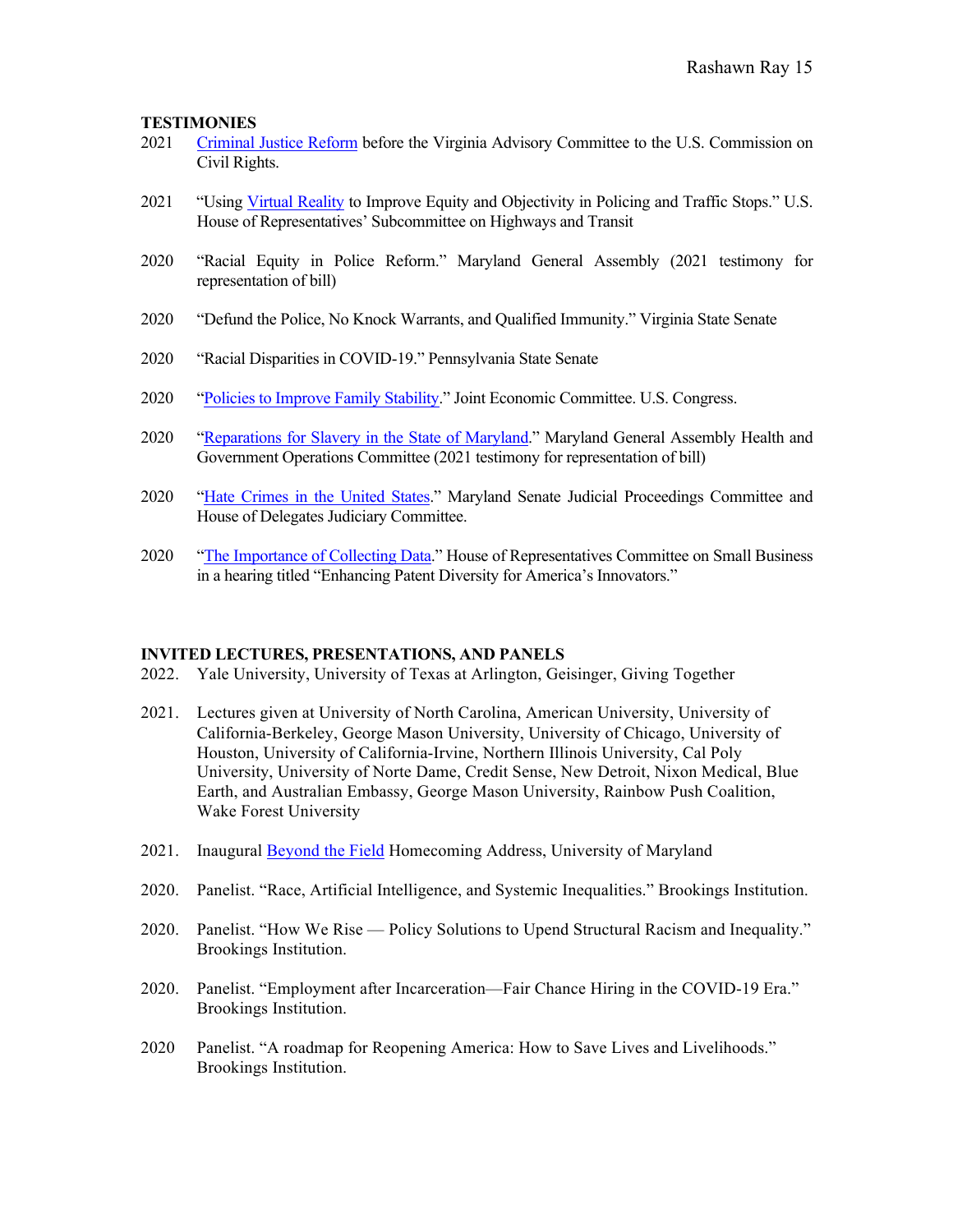- 2020 Panelist. "Skin Tone and Basketball." University of Illinois (featuring 2019 *American Journal of Sociology* article with Steven Foy)
- 2020 Panelist. Combating COVID-19 Virtual Town Hall. Rainbow Push Coalition
- 2020 "Forming a Racially-inclusive Sociological Imagination: Becoming a Racial Equity Learner, Advocate and Broker." Ruth and John Unseem Address. North Central Sociological Association.
- 2020 Panelist. "Stopping the Trend." Institute for Healing Justice and Equity." St. Louis University.
- 2020 "Reducing COVID-19 Racial Health Disparities." Virtual Town Hall with Baltimore City Council President Brandon Scott
- 2020 "The 'Great Equalizer' Myth: Race, Class, and Coronavirus." The City Club of Cleveland.
- 2019 "Police Accountability: The Pursuit of Racial Equity in Policing" 14<sup>th</sup> Annual Mary Jo Huth Memorial Lecture, University of Dayton, Dayton, OH
- 2019 "Artificial Intelligence Congressional Hearing." CBC Tech 2020, Washington DC.
- 2019 "Using Qualitative Inquiry to Contribute to Social Justice." 16<sup>th</sup> Annual Research Talk Qualitative Research Summer Intensive. University of North Carolina at Chapel Hill.
- 2019 "Creating Civility and Tolerance in an Uncivil and Intolerance Society." Alpha Kappa Delta Keynote Address. University of Nebraska at Lincoln.
- 2019 "Creating Accountability to Reduce Racial Disparities in Policing." University of Arizona, Tucson, AZ.
- 2019 "Stereotypes and Implicit Bias." Montgomery County Community College, Gaithersburg, Maryland.
- 2019 "Police Accountability: Policy Prescriptions to Create Equitable Police-Civilian Interactions." Brookings Institution, Washington DC.
- 2018 "Social Media Literacy." Montgomery County Community College, Gaithersburg, Maryland.
- 2018 "Creating Civility and Tolerance in an Uncivil and Intolerance Society." Alpha Kappa Delta Keynote Address. Kent State University, Kent, OH.
- 2018 "Virtual Reality Simulations and Physiological Outcomes." The Color of Policing Symposium, Washington University in St. Louis
- 2018 "Creating Civility and Tolerance in an Uncivil and Intolerant Society." Student Technology, Art, and Research Symposium, Southern Illinois University.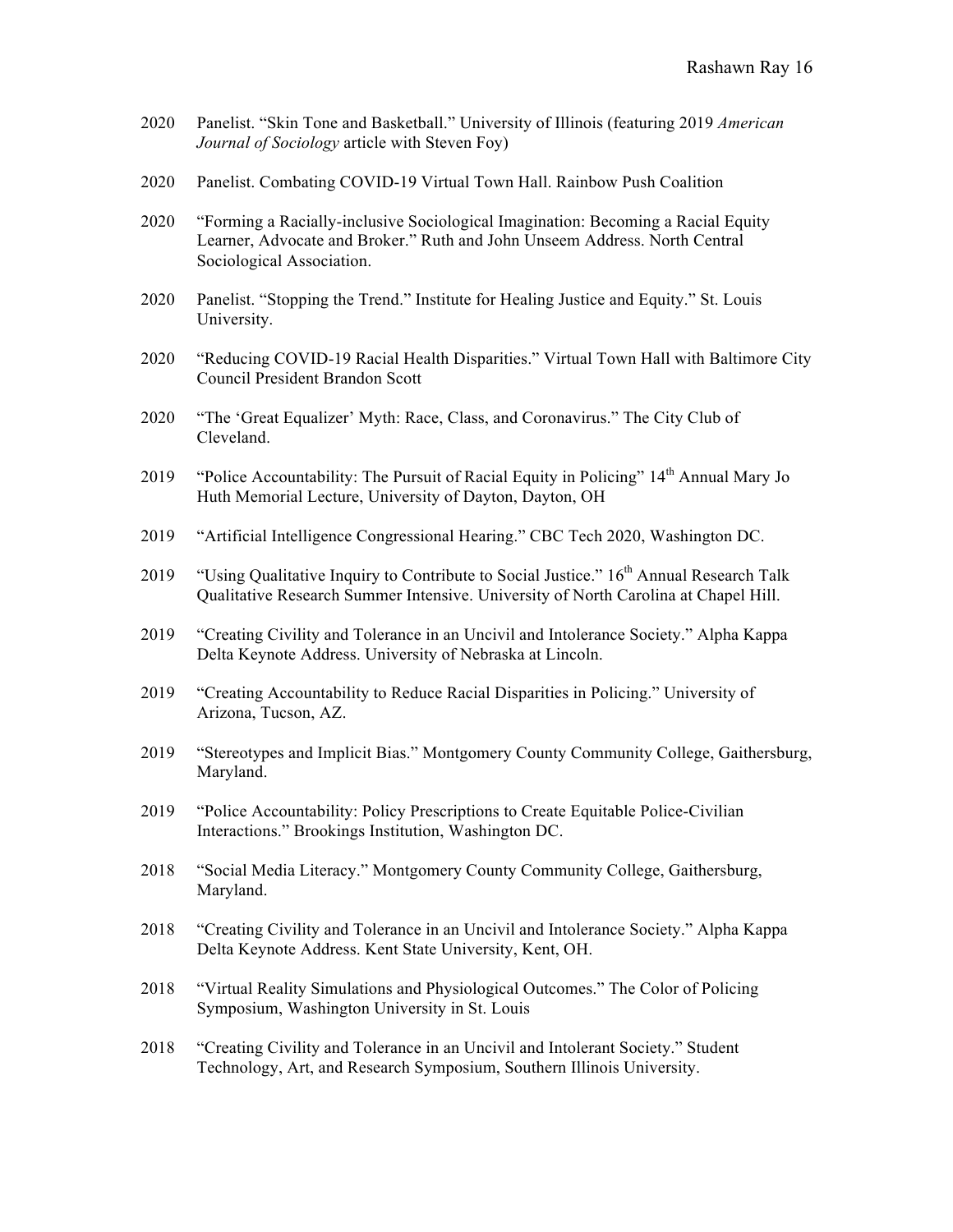- 2018 "The Black Lives Matter Movement in the United States: The Pursuit of Racial Equity in Policing." Annual Minority Lecture Series, Department of Sociology and Criminal Justice, University of Delaware.
- 2017 "Moving Our Sexual Relationships from Conquering to Collaborative." Hamilton College, Clinton, NY.
- 2017 "The Social Psychology of Criminalization: Police-Citizen Interactions and Racial Bias in the Criminal Justice System." University of Chicago, Chicago, IL
- 2017 "Understanding Implicit Bias: Racism in Policing." Columbia Community College, Columbia, MD.
- 2017 "What Police Officers Need to Know about Implicit Bias? U.S. Agency for International Development (USAID) Annual Conference, Potomac, MD.
- 2017 "The Black Lives Matter Movement in the United States: The Pursuit of Racial Equality in the Criminal Justice System." University of Iceland, Reykjavík, Iceland.
- 2017 "The Social Psychology of Criminalization: Police-Citizen Interactions and Racial Bias in the Criminal Justice System." Department of African American Studies, Emory University, Atlanta, GA.
- 2017 "Police Compliance, Body Cams, and Black Lives: Racial Bias in the Criminal Justice System." MD-CRAB, University of Maryland.
- 2017 "Police Compliance, Body Cams, and Black Lives: Racial Bias in the Criminal Justice System." Population Research Center, University of Texas at Austin.
- 2016 "Rape Culture is a Thing: Men, Media, and the Glamorization of Sexual Assault," Hamilton College, Clinton, NY.
- 2016 "Why Police Compliance Does Not Save Black Lives: Racial Bias and the Need to Restructure the U.S. Criminal Justice System." Bahai Chair for World Peace, University of Maryland, College Park, MD.
- 2016 "Black Woman Narrative Interrupted: Debunking Mainstream Narratives about Physical Activity and Weight." University of Maryland Baltimore County, Baltimore, MD.
- 2016 "Color Brave Versus Colorblind Ideologies." Keynote Address at Alliance for an Inclusive Middlebury. Middlebury College, Middlebury, VT.
- 2016 "When Frats Party: Race, Masculinity, and Men's Treatment of Women in College." Hamilton College, Clinton, NY.
- 2016 "Black Woman Narrative Interrupted." Center on Health, Risk, and Society, American University, Washington DC.
- 2016 "Being Color Brave Rather than Colorblind: Forming a Racially-inclusive Sociological Imagination." Faculty and Staff Luncheon Keynote Address, Southern Methodist University, Dallas, TX.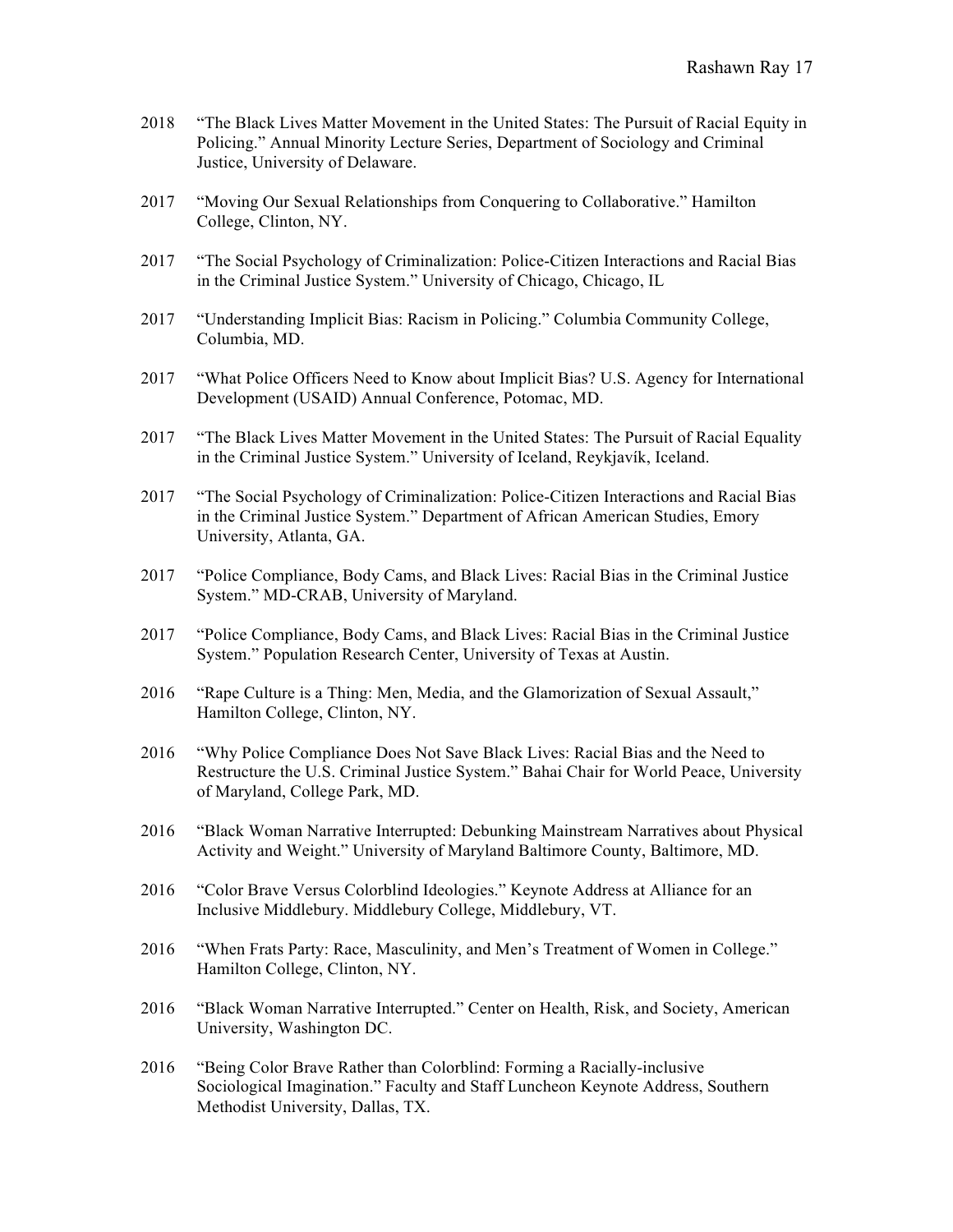- 2016 "Black Lives Matter: The Evolution of Collective Identities." Africana Studies Department Know Justice Know Peace Symposium, University of Miami, Miami, FL.
- 2016 "An Intersectional Analysis to Explaining the Lack of Physical Activity among Middle Class Black Women." Sociologists for Women in Society Annual Meeting Plenary on Women and Health, Memphis, TN.
- 2015 "The Evolution of #BlackLivesMatter." Duke University Population Research Institute, Durham, NC.
- 2015 "Skin in the Game: Colorism and the Subtle Operation of Stereotypes in Men's College Basketball." Department of Sociology, Duke University, Durham, NC.
- 2015 "Sexual Assault on Campus: The Silent Epidemic." University of Oregon, Eugene, OR.
- 2014 "Being Color Brave Rather than Colorblind: Forming a Racially-inclusive Sociological Imagination." Bahai Chair for World Peace Symposium on Forging Solidarities across Difference, University of Maryland, College Park, MD.
- 2014 "DeBunking Mainstream Narratives about Black Women, Weight, and Physical Activity." Department of Preventive Medicine and Biometrics at Uniformed Services University of the Health Sciences (USUHS), Bethesda, MD.
- 2014 "When Race, Place, Gender, and Body Image Converge on Physical Activity." Robert Wood Johnson Foundation Center for Health Policy, University of New Mexico, Albuquerque, NM.
- 2014 "Forging a Research Program on the Health of the Black Middle Class." National Institute of Minority Health Disparities (NIMHD) at the National Institutes of Health, Bethesda, MD.
- 2014 "Dreaming of a Racially-Inclusive Sociological Imagination" and "The Real Reasons Black Women are Fat." Alpha Kappa Delta Annual Lectures, Department of Sociology, University of Memphis, Memphis, TN.
- 2014 "When Race, Place, Gender, and Body Image Converge on Black Women's Physical Activity." Department of Sociology, University of Virginia, Charlottesville, VA.
- 2013 "Black People Don't Run in my Neighborhood: Perceptions of the Built Environment on the Physical Activity of Middle Class Blacks and Whites." Department of Sociology, Wake Forest University, Winston, Salem, NC.
- 2013 "Perceptions of the Built Environment on the Physical Activity of Middle Class Blacks and Whites." Texas A&M University, Department of Political Science, College Station, TX.
- 2013 "The (In) Significance of Perceived Body Type on Physical Activity: The Importance of the Intersection of Race and Gender." University of Nebraska-Lincoln, Department of Sociology, Lincoln, NE.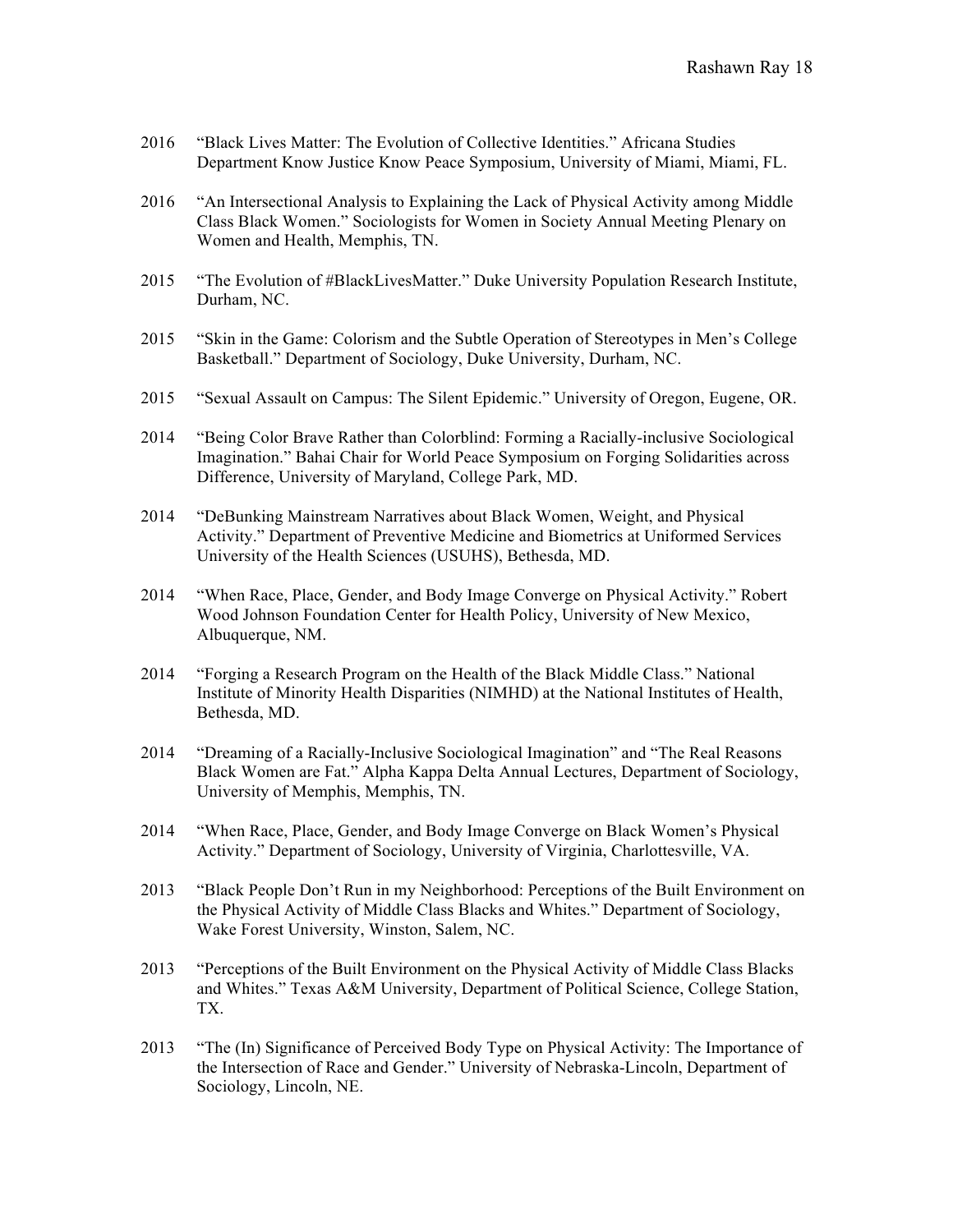- 2012 "Is It Really One Middle Class: The Effect of Race on Middle Class Identification." Department of Sociology, Northwestern University, Evanston, IL.
- 2012 "Effect of Race on Middle Class Identification." Department of Sociology, Loyola University, Chicago, IL.
- 2012 "Is It Really One Middle Class." Department of Sociology, DePaul University, Chicago, IL.
- 2010 "Race and Social Class Identification." Institute for the Study of Societal Issues, University of California, Berkeley, Berkeley, CA.
- 2010 "The Two Different Worlds of Black and White Fraternity Men." Invited Lecture for Sex Week with College Feminists at Northwestern University, Evanston, IL.
- 2009 "Getting Off and Getting Intimate: How Normative Institutional Arrangements Structure Black and White Fraternity Men's Approaches toward Women." Beyond Words Lecture Series, sponsored by the Committee for Social Justice and Diversity Education, Eastern Illinois University, Charleston, IL.
- 2008 "Are They Delaying Adulthood? Class Identities of Young Adults in the United States, 1974- 2006." Mannheim Center for European Social Research (MZES) Social Science Colloquium, University of Mannheim, Germany.
- 2008 "Combating Racial Prejudice: Task-Oriented Strategies for Racial Change." Black History Month, Western Kentucky University, Bowling Green, KY.

#### **CONFERENCE PRESENTATIONS**

- 2019 "Navigating Power and Privilege in the Academy." Ford Foundation Conference, San Juan, Puerto Rico.
- 2019 "Social Research + Social Justice=Social Obligation for Social Activism." American Sociological Association, New York, NY.
- 2018 "How Can Virtual Reality Improve Police-Civilian Encounters." Mixed/Augemented/Virtual Reality Innovation Conference, University of Maryland, College Park, MD.
- 2018 "Physiological Responses to Police Encounters." (invited). American Sociological Association, Philadelphia, PA.
- 2018 "Public Sociology: Getting the Word Out." (invited) American Sociological Association, Philadelphia, PA.
- 2018 "Going on the Job Market." (invited) American Sociological Association, Philadelphia, PA.
- 2018 Moderator, "The Impact of Racism on Health." Society for the Study of Social Problems, Philadelphia, PA.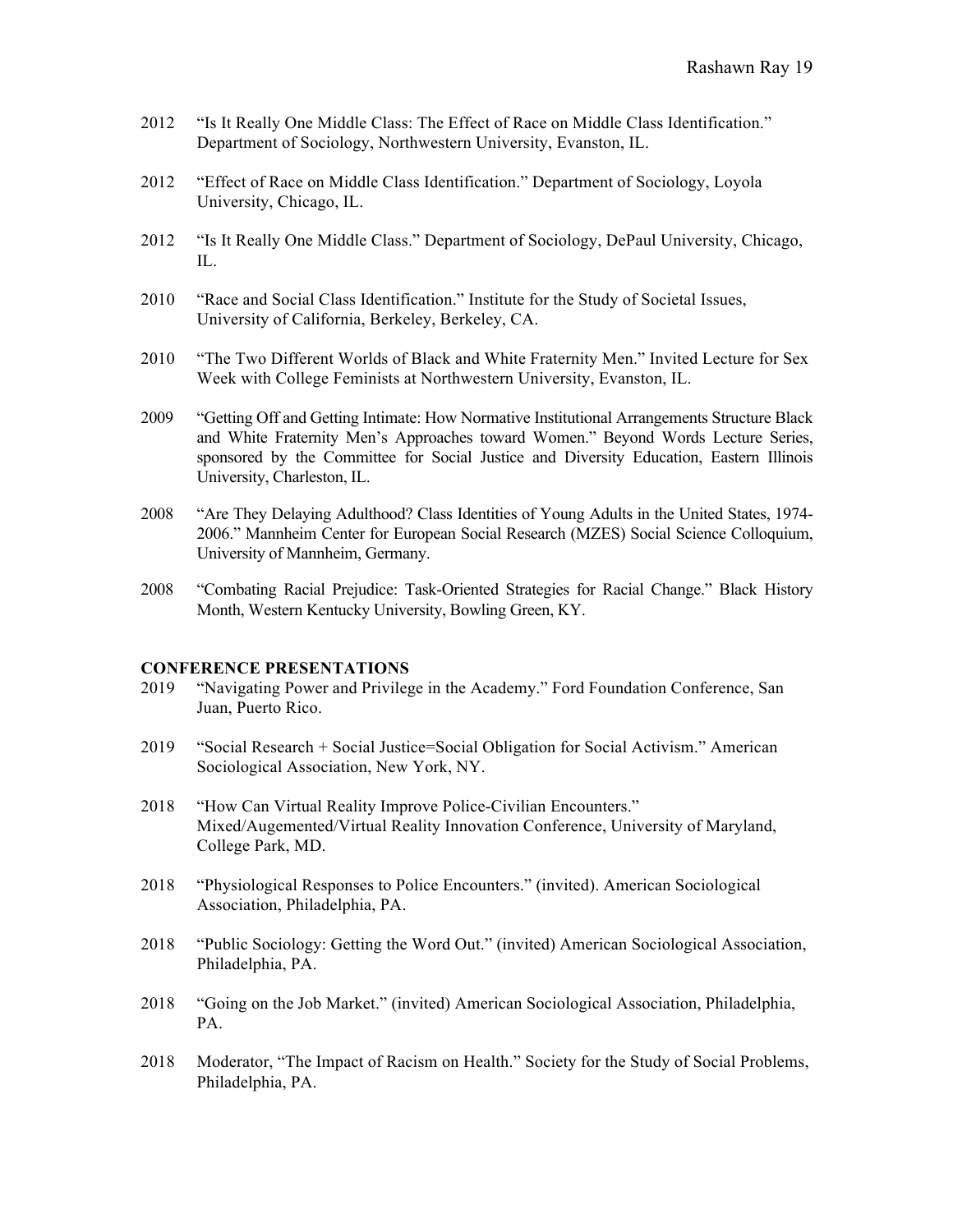- 2017 "Trump's Silent Majority, Social Comparisons, and Social Class Identification in America." (invited). Southern Sociological Society, Greenville, SC.
- 2017 "Can Cameras Stop the Killings? Racial Differences in Perceptions of the Effectiveness of Body-worn Cameras in Police Encounters." (invited) Eastern Sociological Society, Philadelphia, PA.
- 2016 Panelist, Crimmigration Conference, University of Maryland, College Park, MD.
- 2016 Moderator, "Public Intellectualism." (invited) Ford Foundation Conference, Washington, DC.
- 2016 "Missed Opportunity? Leveraging Mobile Technology to Reduce Racial Health Disparities" (invited) Robert Wood Johnson Foundation Investigator Awards in Health Policy Program, Coronado, CA.
- 2016 "Equity and Personalized Learning." Council for Chief State School Officers Conference, Atlanta, GA.
- 2016 Moderator, "Effects of Green Space on Urban Youth." Arbor Day Fest, U.S. National Arboretum, Washington DC.
- 2016 Panelist, "Mitigating Racial Injustice by Designing Non-discriminatory Economic Policies for Minorities." 3<sup>rd</sup> Annual Saul I. Stern Symposium. School of Public Policy, University of Maryland, College Park. MD.
- 2015 "The White Racial Frame in Twenty-first Century America: The Case of College Basketball." American Sociological Association, Chicago, IL.
- 2015 "When Frats Party: Masculinity, Sex, and Race in College." (Invited). American Sociological Association, Chicago, IL.
- 2015 Panelist, "Author Meets Critics Session for *The White Savior Film.*" Southern Sociological Society, New Orleans, LA.
- 2015 Panelist, "My Brother's Keeper." (invited) Harvard University Law School, Cambridge, MA.
- 2014 "Why Would Someone Not Claim Their Middle Class Status? Race and Social Class Identification." (invited) African-American Experience of Class Plenary Session at the How Class Works Conference, Stony Brook, NY.
- 2014 "Is It Really One Middle Class: The Effect of Race on Middle Class Identification." (invited) Black Middle Class Thematic Session, Eastern Sociological Society, Baltimore, MD.
- 2013 "Menacing Monikers: The Evidentiary Value of BGLO Chapter Nicknames." (invited) Wake Forest Law School Hazing Symposium, George Washington University, Washington DC.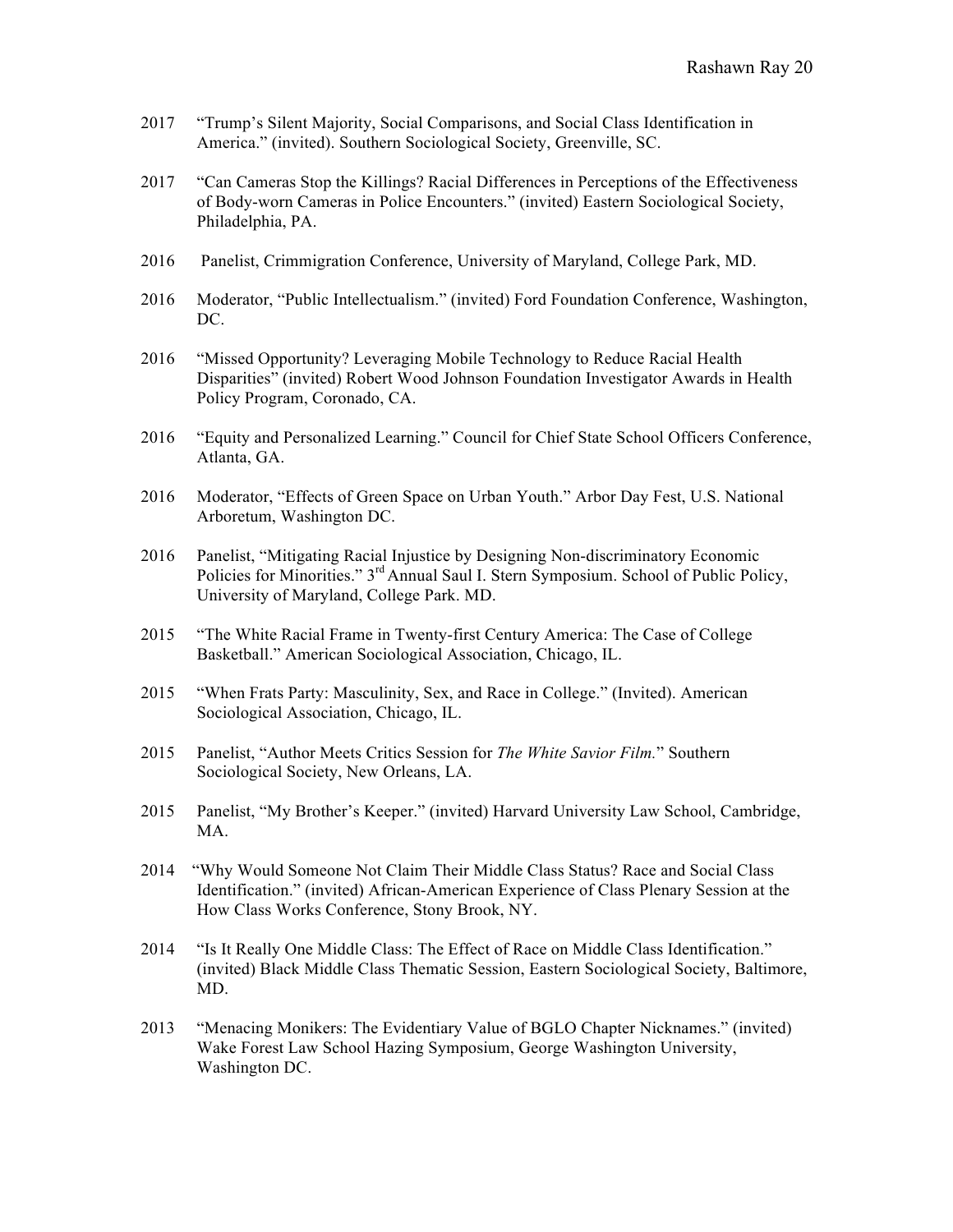- 2013 "Graduate Students' Perceptions of Their Advisors: Is There Systematic Disadvantage in Mentorship?" (invited) American Association for the Advancement of Science, Boston, MA.
- 2013 "Helping Prepare Minority Students for Entry into the Middle Class." (invited) Eastern Sociological Society, Boston, MA.
- 2012 "The Social Psychology of Social Class Inequalities" with Melissa Milkie and Catherine Warner. (invited) American Sociological Association, Denver, CO.
- 2012 "Effect of Criminalization on Middle Class Black Men's Mental and Physical Health." Association of Black Sociologists, Denver, CO.
- 2012 "Navigating the Job Market: Controlling What You Can." (invited) Association of Black Sociologists, Denver, CO.
- 2012 "Going on the Job Market." (invited) Ford Foundation Conference, Irvine, CA.
- 2011 "Researching Race and Social Class and Going on the Job Market." (invited) Minority Fellowship Program New Fellows Orientation, American Sociological Association, Las Vegas, NV.
- 2011 "Barriers and Incentives to Physical Activity: The Significance of Race." Robert Wood Johnson Foundation Health Policy Research Conference, Chicago, IL.
- 2009 "The Rhythms of Professional Socialization: Sorting Through the Assimilation of the Disciplines." International Society for the Scholarship of Teaching and Learning Conference, Bloomington, IN.
- 2009 "Are They Delaying Adulthood: Class Identities of Young Adults in the United States, 1974-2008." (invited) Past Racial/Ethnic Minority Dissertation Scholarship Recipients**,**  Society for the Study of Social Problems, San Francisco, CA.
- 2009 "Fluidity of Race, Fluidity within Race: Exploring Mechanisms of Racial Variance in Institutional Trust" with Abigail Sewell. American Sociological Association, San Francisco, CA.
- 2009 "Teaching Race in the Classroom: Strategies and Techniques for the  $21<sup>st</sup>$  Century Student." American Sociological Association, San Francisco, CA.
- 2008 "Getting Off and Getting Intimate: How Normative Institutional Arrangements Structure Black and White Fraternity Men's Approaches Toward Women." Graduate Student Paper Competition Winner Session, Society for the Study of Social Problems, Boston, MA.
- 2007 "'Two Different Worlds:' How Race and Organizational Structures Shape the Operation of Status Processes." American Sociological Association, New York, NY.
- 2007 "How Institutional Arrangements Structure Black and White Fraternity Men's Approaches toward Women." Graduate Student Paper Competition Winner Session, Association of Black Sociologists, New York, NY.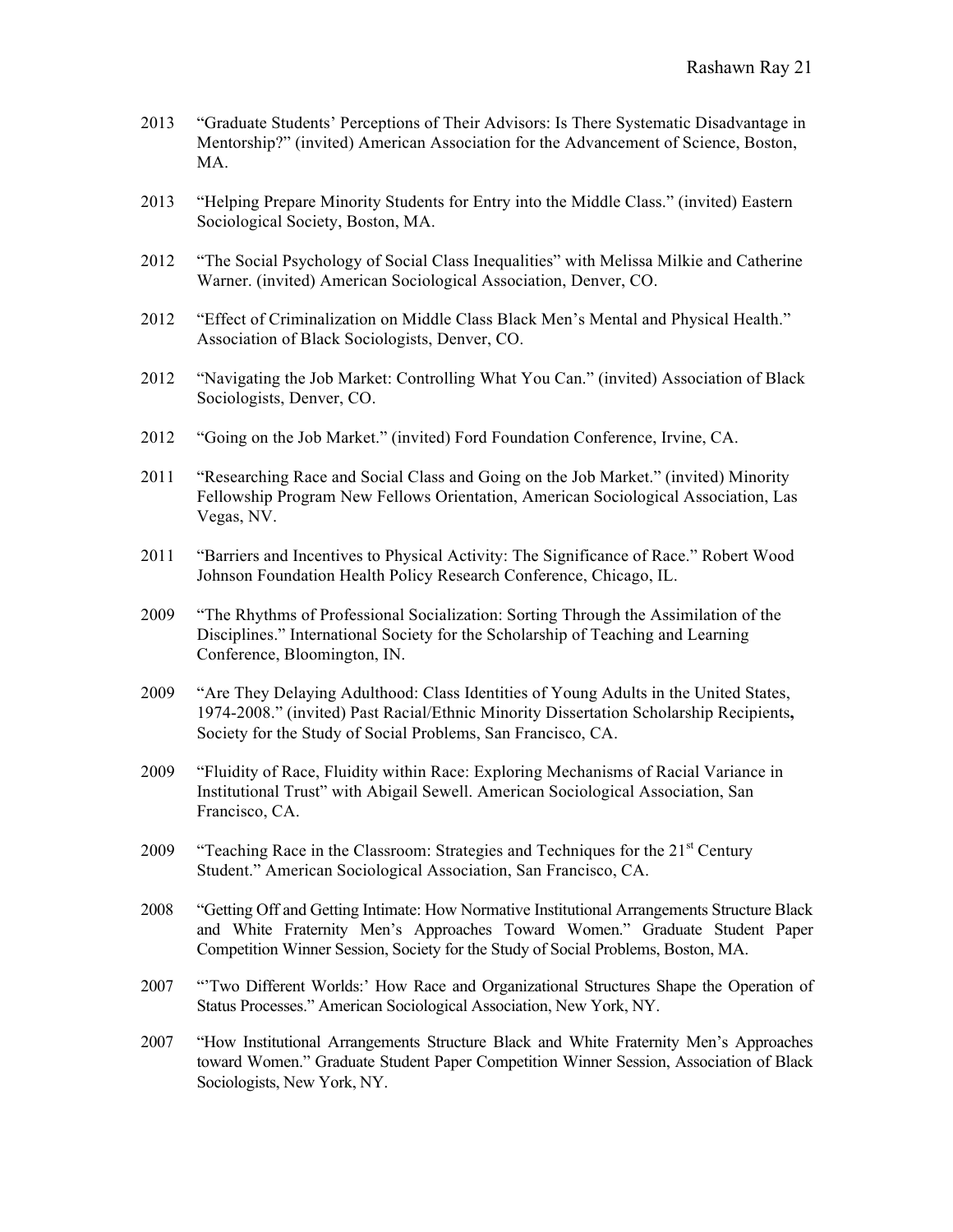- 2007 "Different Approaches, Same Strategies: Black and White Fraternity Men's Romantic and Sexual Strategies." Society for the Study of Social Problems Annual Meetings, New York, NY.
- 2007 "'It Depends on the Girl:' How Institutional Arrangements and Group Ideals Facilitate Men's Romantic and Sexual Strategies." University Consortium for Sexuality Research & Training Conference, Bloomington, IN.
- 2006 "'Getting Off and Showing Off:' The Romantic and Sexual Lives of Black and White Fraternity Men." American Sociological Association, Montreal, Quebec.
- 2006 "'Two Different Worlds:' Perceptions of Race and Status on Campus." North Central Sociological Association, Indianapolis, IN.
- 2006 "The Romantic and Sexual Lives of Black and White Fraternity Men." North Central Sociological Association, Indianapolis, IN.
- 2005"To Be A Man: An Investigation of Masculinity Ideology and Men's Family Roles Among and Within African-American, Anglo-American, and Mexican-American Families." American Sociological Association, Philadelphia, PA.

# **TEACHING EXPERIENCE**

University of Maryland, 2012-present

Undergraduate Courses

"SOCY224: Why Are We Still Talking about Race?" (120 students) "SOCY230: "Sociological Social Psychology" (180 students) "SOCY424: Race Relations" (27 students) "SOCY498A: Race- and Class-based Identities: Micro-level Processes and Institutional Conditions" (27 students); received highest student evaluations in the college in spring 2016

"MLAW100: Social Justice and the Law (78 students)

Graduate Courses

"SOCY645: Self-concept: Race, Class, and Identity" (21 students) "SOCY660: Theories of Social Psychology" (20 students)

Indiana University, 2007-2010

"To Be a Man: Social Responsibility, Leadership, and Race," (13 students) Full responsibility for male, first-generation, low income, and at-risk freshmen seminar, 2008-2010

"Race and Ethnic Relations," 2007 (70 students)

- University of Mannheim-Germany, 2008 (13 students) "Race and Ethnic Relations in a Globalized Context," Full responsibility for a graduate seminar
- Inter-Consortium for Political and Social Research, University of Michigan, 2006 Lab Instructor, "Categorical Data Analysis," Shared responsibility for 50 professors, graduate students, and scholars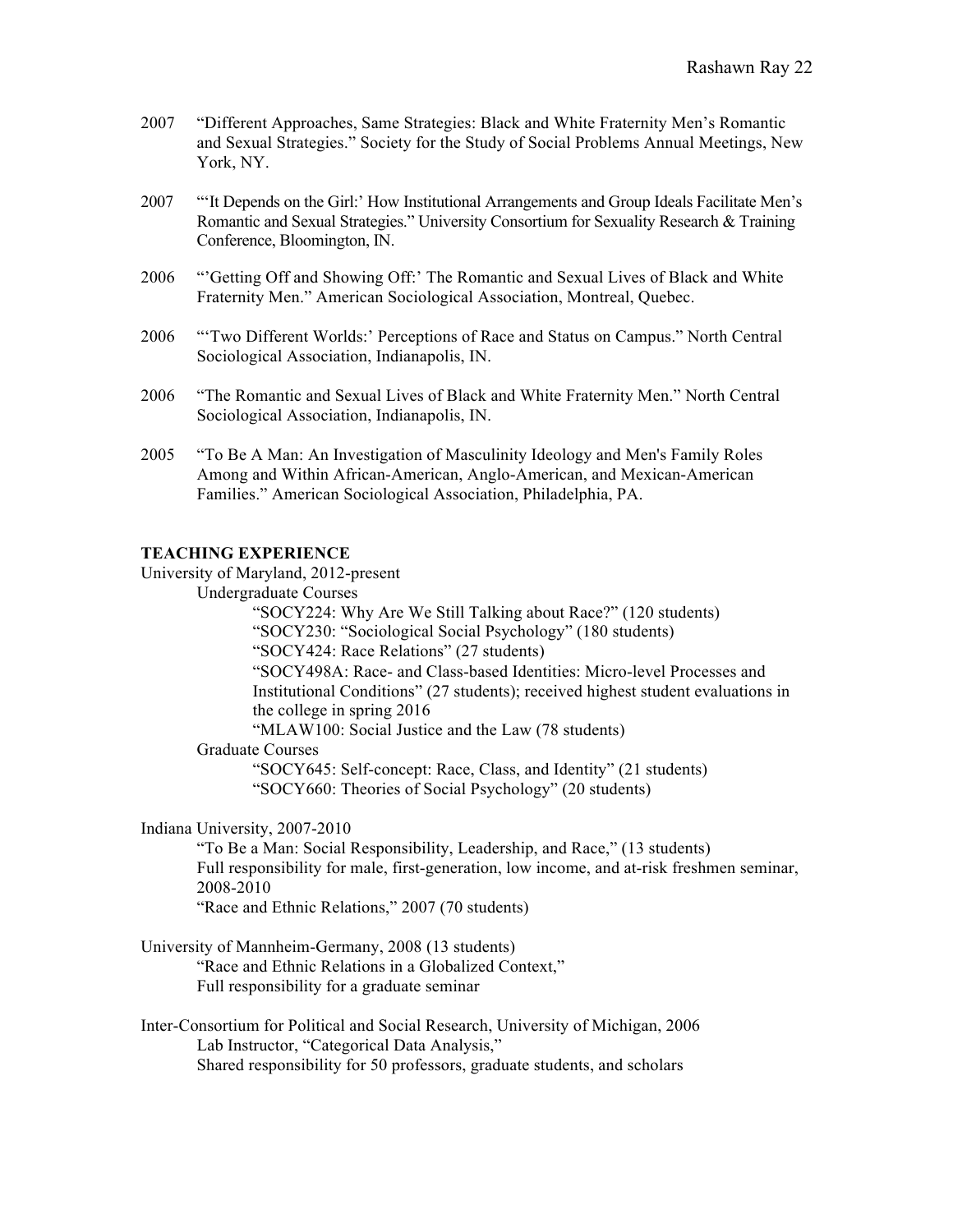# **PROFESSIONAL SERVICE**

## **Discipline**

Co-Editor, *Contexts Magazine: Sociology for the Public*, 2018-2022 Chair, Ford Foundation Sociology Fellowships, 2020-2022 Member, American Sociological Association Conference Planning Committee, 2020-2022 Member, American Sociological Association, Distinguished Career Award for the Practice of Sociology Selection Committee, 2022 Co-Chair, Southern Sociological Society Conference Planning Committee, 2020-2021 Member, National Advisory Committee, Robert Wood Johnson Health Policy Research Program, Johns Hopkins University, 2020-present Advisory Board, *Milbank Quarterly,* 2021-2022 Advisory Board, International Centre on Racism, Edge Hill University, United Kingdom, 2019- 2022 Editorial Board, *Ethnic and Racial Studies*, 2019-2022 Member, Presidential Brain Trust for Health Equity among Boys & Men of Color Division 51, American Psychological Association, 2019-2020 Editorial Board, *Social Currents*, 2017-2019 Editorial Board, *Sociology Compass - Race & Ethnicity* (*SOCORE*), 2017-2019 Member, American Sociological Association 2018 Conference Planning Committee, 2016-2018 Council Member, Race, Gender, Class Section of the American Sociological Association, 2016- 2018 Book Award Chair, 2016-2017 Member, Cooley-Mead Award Committee, Social Psychology Section of the American Sociological Association, 2017-2018 Editorial Board, *Sociology of Race and Ethnicity*, 2014-2017 Member, Committee on Status of Racial and Ethnic Minorities in Sociology, American Sociological Association, 2016-2017 Editorial Board, *Social Psychology Quarterly*, 2016-2017 Member, Outstanding Recent Contribution to Social Psychology, Social Psychology Section, American Sociological Association, 2016-2017 Member, National Committee on Nominations, American Sociological Association, 2014-2015 Co-Chair, Ford Foundation Conference Planning Committee, National Academy of Sciences, 2015 Member, Graduate Student Affairs Committee, Social Psychology Section of the American Sociological Association, 2014-2015 Organizer, Masculinities Session, American Sociological Association, Chicago, IL., 2015 Planning Committee, Ford Foundation Conference, National Academy of Sciences, 2012-2014 Editorial Board, *Teaching Sociology,* 2013-2015 Organizer and Moderator, "Salvaging Your Personal Self: The Pursuit of Family-Work Balance," at the Ford Foundation Annual Conference in Irvine, CA, 2014 Organizer and Moderator, "Author Meets Critics for *Paying for the Party: How College Maintains Inequality* at the Eastern Sociological Society Annual Meeting, Baltimore, MD, 2014 Council Member, Section on Racial and Ethnic Minorities (SREM) of the American Sociological Association, 2011-2014 Chair, Undergraduate Research Paper, 2012-2013 Co-Chair, Early Career Award, SREM, 2011-2012 Member, Research Impact Advisory Council, Robert Wood Johnson Foundation Scholars Program, 2012-present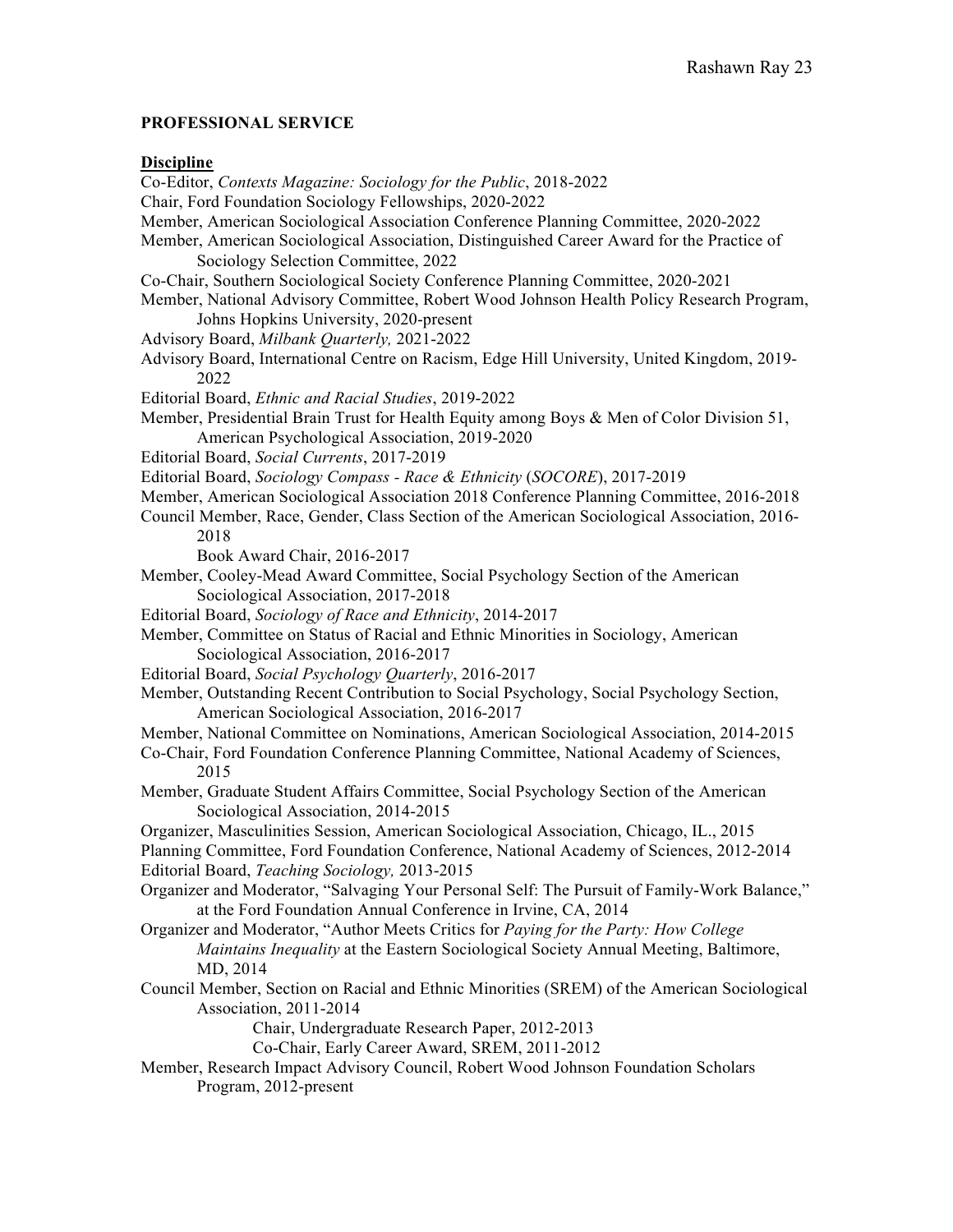- Panel Reviewer, American Association for the Advancement of Science (AAAS), Science and Technology Policy Fellowship Program, Health, Education & Human Services Division (HEHS), 2014
- Member, Committee on Professional and External Affairs, Social Psychology Section of the American Sociological Association, 2011-2014
- Organizer and Moderator, "Salvaging Your Personal Self: The Pursuit of Family-Work Balance," "Nuts and Bolts of Going on the Job Market," and "Sociology Session" at the Ford Foundation Annual Conference in Washington, DC, 2013
- Panelist, "Minority Fellowship Program Workshop on Graduate Mentoring." American Sociological Association Annual Meeting in Denver, CO, 2012
- Professional Development Committee, Association of Black Sociologists, 2012-2013
- Advisory Board, Minority Fellowship Program of the American Sociological Association Ph.D. Careers Research Project, 2011
- Member, Society for the Study of Social Problems (SSSP), Racial/Ethnic Minority Graduate Scholarship Committee, 2009-2010
- Presider, "Shifting Dynamics: Parenthood, Employment Trends, and Marriage." American Sociological Association Annual Meetings in Atlanta, GA, 2010
- Organizer and Presider, "Race-Gender-Class: Social Interactive Approaches to Understanding the Social Psychology of Inequality." Association of Black Sociologist Annual Meeting in Atlanta, GA, 2010
- Student Representative, American Sociological Association, Social Psychology Section Program Committee, 2008-2009

Student Representative, Association of Black Sociologists (ABS) Executive Committee, 2007-2008

# **Reviewer**

*American Sociological Review, American Journal of Sociology, Social Problems, Social Psychology Quarterly, Journal of Health and Social Behavior, Gender & Society, Du Bois Review, Teaching Sociology, Men and Masculinities, Social Science Research, Social Science and Medicine, Sociological Quarterly, Sex Roles, Sociological Focus, Sociology Compass, Sociology Quarterly, Social Currents, Sociological Spectrum, and Health Psychology, National Science Foundation*

# **University**

Co-Director, Social Justice Alliance, University of Maryland, 2021-2023 Director, Anti-Black Racism Initiative, College of Behavioral and Social Sciences, 2020-present Member, Dean's Research Council (Diversity and Inclusion Committee) Member, Search Committee for Vice-President of Diversity and Inclusion, UMD, 2018-2019 Member, Dean's Review Committee, College of Behavioral and Social Sciences, UMD, 2019 Member, Advance Program Implicit Bias Training for Departmental Hiring, 2019 Member, President-Senate Task Force on Unity and Respect, UMD, 2017-2018 Member, Ronald E. McNair Advisory Board, 2017-2020 Member, Behavioral and Social Sciences (BSOS) Awards Committee, UMD, 2017 Alternate Faculty Representative, Council of University System Faculty (CUSF), 2016-2017 Member, Honors College Strategic Vision Committee, University of Maryland, 2016-2017 Co-Chair, Campus Isms Week, Office of Diversity and Inclusion, 2016 Participant, ADVANCE Faculty Diversity Program, University of Maryland, 2013-2014 Coordinator, Savant Outreach Program, Office for Women's Affairs (OWA), Indiana University, 2008-2010 Member, Academic Misconduct Hearing Board, Indiana University, 2009 Coordinator, "Brother's Circle," Indiana University, 2006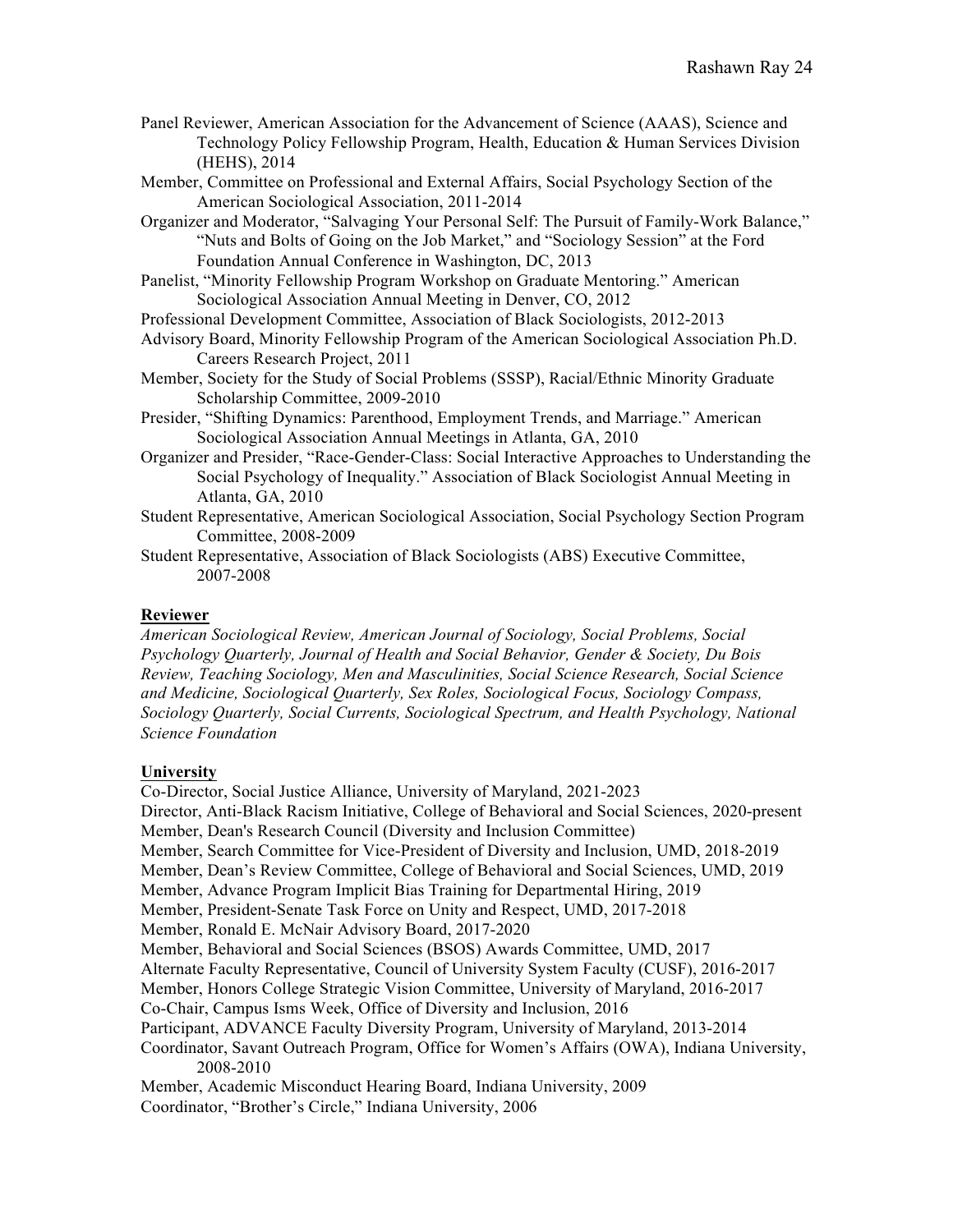Advisor, Alpha Phi Alpha Fraternity, Inc, Indiana University, 2004-2006

## **Department**

Website and Outreach Committee, Department of Sociology, University of Maryland, 2020-2022 Graduate Affairs Committee, Department of Sociology, University of Maryland, 2016-2018 Event Chair, The Legacy of Parren Mitchell Symposium: First African-American to obtain a

Graduate Degree from the University of Maryland, 2014, 2015, 2017, 2022

Advisor, Critical Race Initiative, Department of Sociology, University of Maryland, 2013-2017, 2021-present

Member, Policy Committee, Department of Sociology, University of Maryland, 2012-2014, 2015-2016

- Coordinator, Department of Sociology, Race and Ethnic Relations Committee (RER) Race Symposium, Indiana University, 2008-2009
- Member, Advisory Board, Karl Schuessler Institute for Social Research, Sociology Department, Indiana University, 2006-2008
- Coordinator, Gender, Race, and Class Workshop, Sociology Department, Indiana University, 2005-2007

Member, Personnel Committee, Sociology Department, Indiana University, 2005-2006

Member, Social Committee, Sociology Department, Indiana University, 2004-2005

# **Community**

Advisory Board, State of California Commission on Peace Officer Standards and Training, 2021 Advisory Board, Dove Men+Care and National Basketball Players Association C.A.R.E (Care

About Racial Equity) Now Initiative, 2020-present

Director, Public Policy Institute, Reid Temple AME Church, 2019-present

Board Member, 2<sup>nd</sup> Lt. Richard W. Collins III Foundation, 2019-2021

Member, Police Chief Search Committee, University Park, MD, 2019

Member, Equality for Practices, Promotions and Discipline Panel, Prince George's Police Department, 2017-2018

Member, Commission on Racial Justice, Alpha Phi Alpha Fraternity, Inc., 2013-2014

Member,  $50<sup>th</sup>$  Anniversary of the March on Washington Planning Committee, 2013

Expert Witness, Case discussing racial implications of child custody with biracial children, 2011

Founder, "Real Life Knowledge Academy" Mentor Program, Organize programs for youth ages

10-20 to widen their perceived opportunity structure, 2002-2010

# **Community Presentations and Invited Lectures**<br>2019 Panelist. "Racial Wealth Inequality: Social

- Panelist, "Racial Wealth Inequality: Social Problems and Solutions." Brookings Institution, Washington, DC.
- 2018 Panelist, "Police Shooting and Unarmed Black Men." Brookings Institution, Washington, DC.
- 2018 Keynote, "If your Dreams do not Scare you, they are not Big Enough." Inspire Conference, West Potomac High School, Potomac, MD.
- 2018 Keynote, "Creating Civility and Tolerance in the Pursuit of Racial Equity." First Presbyterian Church, Howard County, MD.
- 2018 Keynote, "Shifting from Colorblind to Color Brave." Reid Temple Impact Conference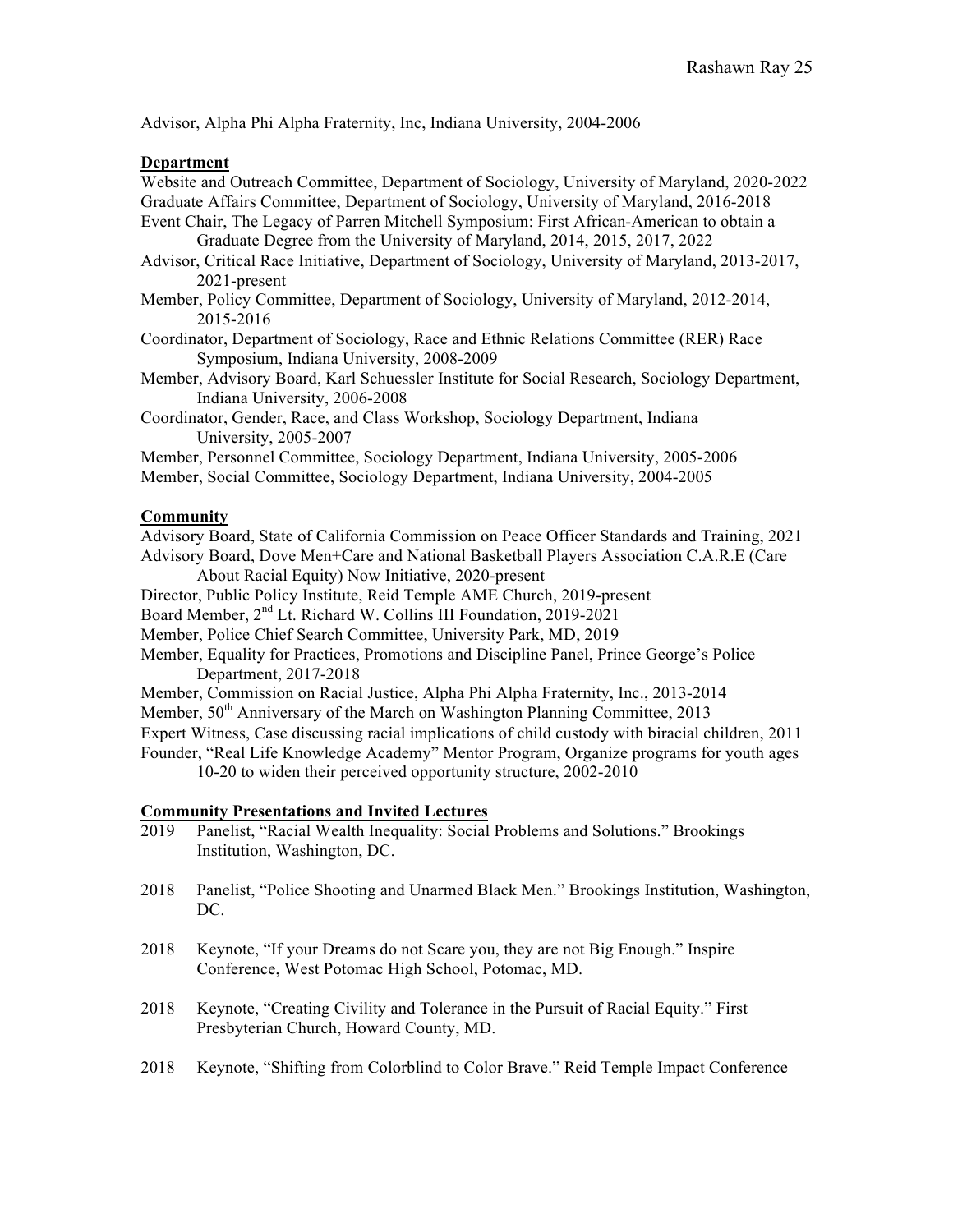- 2018 Panelist, "Black Lives Matter: Race, State Violence, and Representation in the United States." Brookings Institution, Washington, DC.
- 2018 Keynote, "Social Activism and the Legacy of Martin Luther King, Jr." Prince George's County Councilwoman Deni Tavares Presents a MLK Forum on Jobs, Education, Business, and Family, Hyattsville, MD.
- 2017 Panelist, "A Conversation about Campus Safety." Kojo in your Community-Kojo Nnamdi Show, Hyattsville, MD.
- 2016 "Why is Equity Important for your Future Business?" (invited) Indiana University, Kelley School of Business Living Learning Center, Bloomington, IN.
- 2016 "If Your Dreams Do Not Scare You, They are Not Big Enough." Keynote Address,  $33^{rd}$ Annual Martin Luther King, Jr. Scholarship Fund of Rutherford County, TN.
- 2016 "Being Color Brave Rather than Colorblind." City Year Organization, Washington DC.
- 2015 "Surviving Your Sexual Hookups." Rowan University Men of Color Retreat, Camp Bernie, NJ.
- 2015 "Ferguson and the Criminalization of Black Males." Eleanor Roosevelt High School, Greenbelt, MD.
- 2015 "Death by Legal Intervention: Lessons from Ferguson about the Health Inequalities of Black Males." Alpha Phi Alpha Fraternity Inc, Memphis, TN.
- 2015 "Barriers and Incentives to Physical Activity." (invited) National Urban League Young Professionals, Washington DC.
- 2014 "Importance of Embracing Diversity for your Business." (invited) Indiana University, Kelley School of Business Living Learning Center, Bloomington, IN.
- 2013 "Embracing Diversity: A Win/Win Business Proposition for Everyone." (invited) Indiana University, Kelley School of Business Living Learning Center, Bloomington, IN.
- 2013 "Underground Pledging: Hazing and It's Conflict with a Pure Alpha Identity." (invited) Alpha Phi Alpha Southern Region Meeting, Atlanta, GA.
- 2013 "Ignite Your Passion: Making Dreams Deferred a Reality." (invited) Indiana University, Kelley School of Business Living Learning Center in Bloomington, IN.
- 2012 "Embracing Diversity." (invited) Indiana University, Kelley School of Business Living Learning Center in Bloomington, IN.
- 2009 "Dare to Believe: Making Dreams Deferred A Reality." Keynote address delivered at the Indiana University Neal-Marshall Black Culture Center Youth Empowerment Workshop, Bloomington, IN.